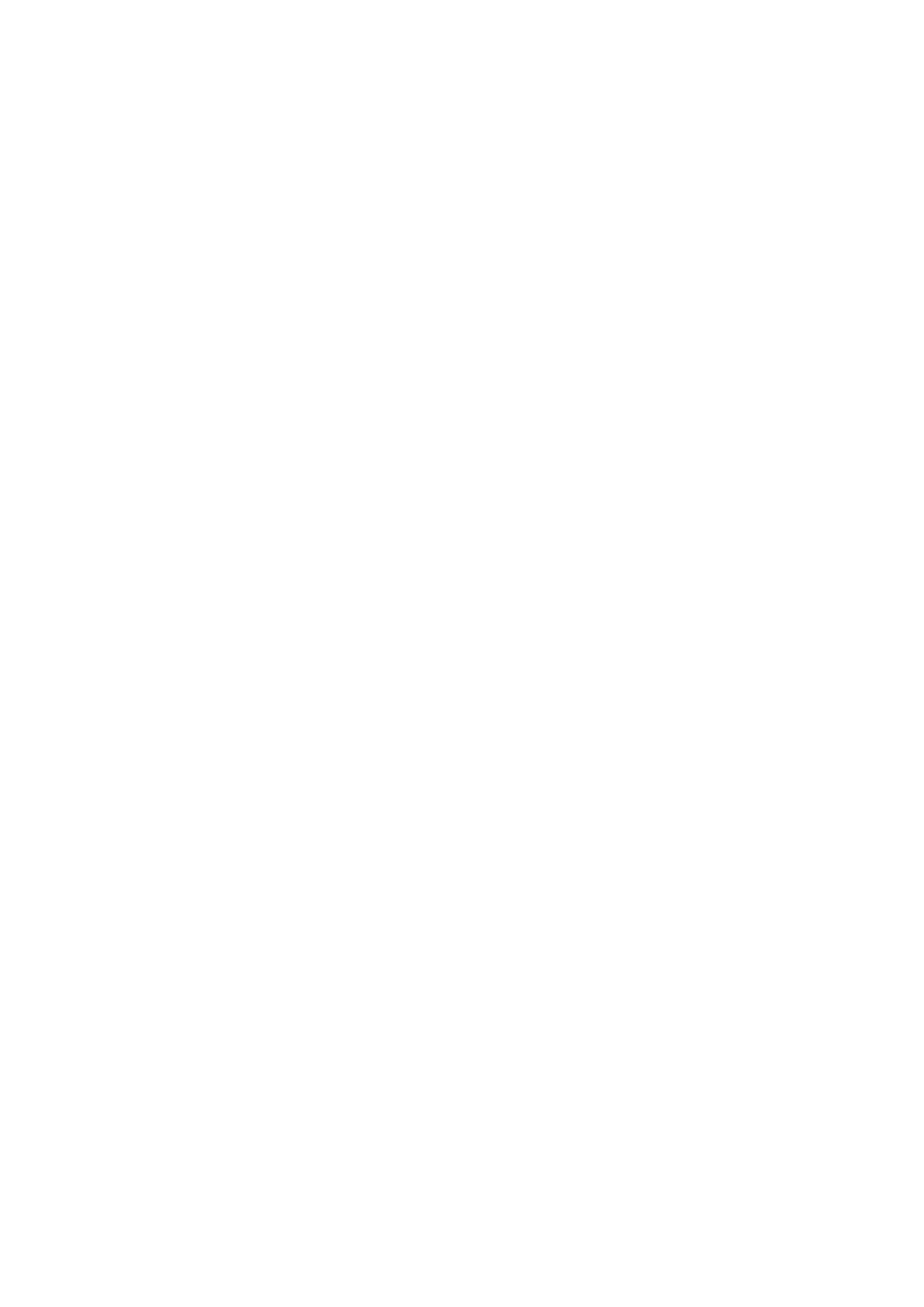| Julkaisuajankohta<br>Julkaisija |                                        |          |  |  |
|---------------------------------|----------------------------------------|----------|--|--|
| Vaasan yliopisto                | Toukokuu 2011                          |          |  |  |
| Tekijä(t)                       | Julkaisun tyyppi                       |          |  |  |
| Rinna Ikola-Norrbacka           | <b>Working Papers</b>                  |          |  |  |
| Johanna Jokisuu                 | Julkaisusarjan nimi, osan numero       |          |  |  |
| Kirsi Lähdesmäki                | Proceedings of the University of Vaasa |          |  |  |
| <b>Yhteystiedot</b>             | <b>ISBN</b>                            |          |  |  |
| Vaasan yliopisto                | 978-952-476-350-9                      |          |  |  |
| Julkisjohtamisen oppiaine       | <b>ISSN</b>                            |          |  |  |
| Filosofinen tiedekunta          | 1799-7658                              |          |  |  |
| <b>PL 700</b>                   | Sivumäärä                              | Kieli    |  |  |
| 65101 Vaasa                     | 34                                     | Englanti |  |  |
|                                 |                                        |          |  |  |

#### **Julkaisun nimike**

Kunnon kansalaisen profiili: Kansalaisten itsearviointi

#### **Tiivistelmä**

Artikkelissa pyrimme selvittämään tyypillisiä 2000-luvun kunnon kansalaisen piirteitä. Onko kunnon kansalainen lainkuuliainen, poliittisesti aktiivinen, tietoinen ympäristön tilasta tai suvaitsevainen maahanmuuttajia kohtaan?

Tutkimuksen näkökulma on kansalaislähtöinen eli asioita on selvitetty kysyen niitä kansalaisilta itseltään. Alkuperäiseen otokseen kuului 5000 Suomen kansalaista.

Tutkimus osoittaa, että kansalaisten mielestä kunnon kansalainen on ennen kaikkea sitoutunut maksamaan korkeat verot ja tottelemaan lakia. Legalistinen perinne ja hyvinvointivaltion tukeminen istuvat syvällä suomalaisten moraalisissa arvostuksissa.

Mielenkiintoisen kysymysosan muodostivat kansalaisten arviot kunnon kansalaisuuden "uusista arvoista" kuten energian säästämisestä, luonnonvarojen tuhlauksen välttämisestä, jätteiden lajittelusta ja vastuun kantamisesta ympäristön tilasta. Tärkeimmät taustaselittäjät tutkimuksessa olivat erot sukupuolten, iän ja koulutustason mukaan.

#### **Asiasanat**

Kansalaisuus, kunnon kansalainen, hallinnon etiikka, kansalaisyhteiskunta, kansalaiskysely, Suomi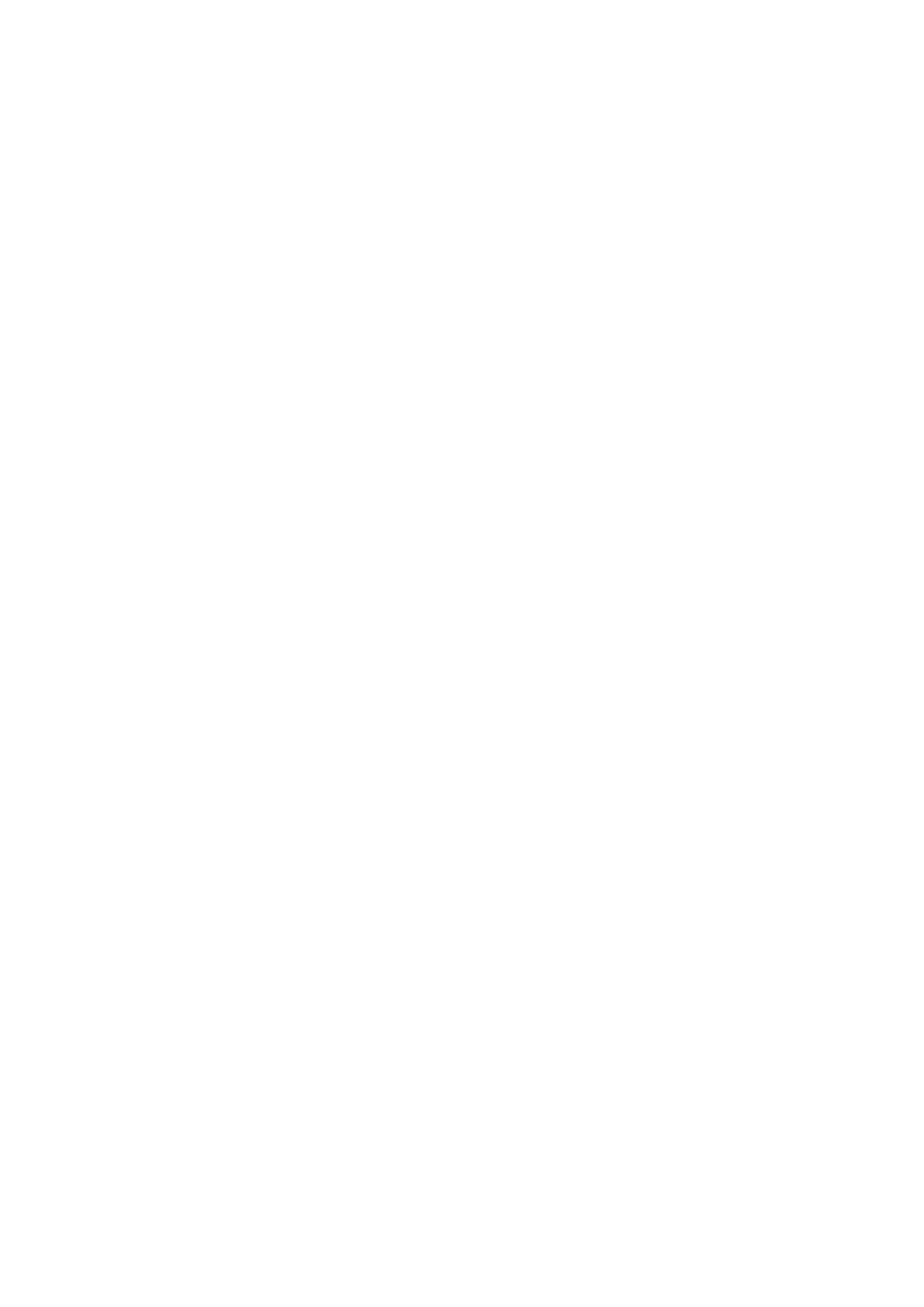| <b>Publisher</b>             | Date of publication                    |          |  |  |
|------------------------------|----------------------------------------|----------|--|--|
| Vaasan yliopisto             | May 2011                               |          |  |  |
| Author(s)                    | <b>Type of publication</b>             |          |  |  |
| Rinna Ikola-Norrbacka        | <b>Working Papers</b>                  |          |  |  |
| Johanna Jokisuu              | Name and number of series              |          |  |  |
| Kirsi Lähdesmäki             | Proceedings of the University of Vaasa |          |  |  |
| <b>Contact information</b>   | <b>ISBN</b>                            |          |  |  |
| University of Vaasa          | 978-952-476-350-9                      |          |  |  |
| <b>Public Management</b>     | <b>ISSN</b>                            |          |  |  |
| <b>Faculty of Philosophy</b> | 1799-7658                              |          |  |  |
| P.O. Box 700                 | Number of                              | Language |  |  |
| FI-65101 Vaasa               | pages                                  |          |  |  |
| Finland                      | 34                                     | English  |  |  |
|                              |                                        |          |  |  |

#### **Title of publication**

The Profile of a Decent Citizen: Self-Evaluations of Citizens

#### **Abstract**

The purpose of this article is to determine the characteristics of a 21st century decent citizen. Is a decent citizen law-abiding, politically active, aware of the environmental state, or tolerant to immigrants? This research has a special aspect because the answers come from the citizens themselves. The original sample of the survey incorporates 5000 Finnish people. In the eyes of the Finns, a decent citizen is above all committed to pay high taxes and obey the law. The legalistic tradition and the support of welfare services are deeply rooted in the moralistic perceptions. One interesting question is the estimations of the 'new values' of decent citizenship like saving energy, avoiding the waste of natural resources, sorting and recycling waste, and feeling responsibility for the situation of the globe. The most relevant background factors explaining the differences were gender, age and level of education.

#### **Keywords**

citizenship, decent citizen, administrative ethics, civil society, citizen survey, Finland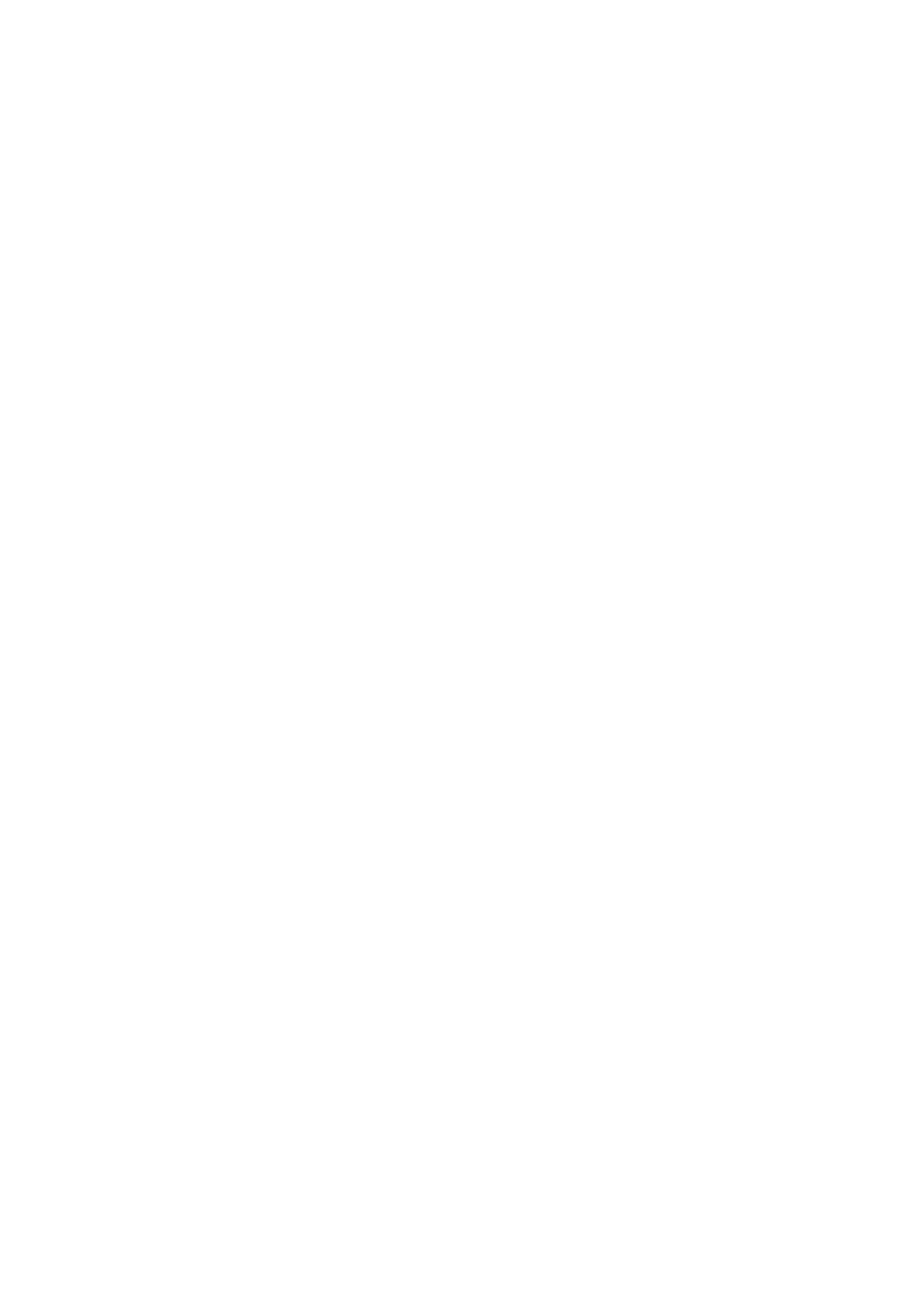### Sisällys

| $\mathcal{D}_{\mathcal{L}}$ | 2.1<br>2.2                                                            |    |
|-----------------------------|-----------------------------------------------------------------------|----|
| 3                           | WHAT IS THE DECENT CITIZEN LIKE ACCORDING TO THE<br>3.1<br>3.2<br>3.3 |    |
|                             |                                                                       |    |
|                             |                                                                       | 24 |

### Kuviot

| <b>Figure 1.</b> Finnish citizens' estimations of a decent citizen (Salminen and |  |
|----------------------------------------------------------------------------------|--|
|                                                                                  |  |
|                                                                                  |  |
|                                                                                  |  |
| <b>Figure 4.</b> Significant differences between highly and less educated        |  |
|                                                                                  |  |

# Taulukot

| Table 1. |                                                                     |  |
|----------|---------------------------------------------------------------------|--|
| Table 2. | Characteristics of a decent citizen: the summary of citizens' views |  |
|          |                                                                     |  |
| Table 3. | Influence of background factors on different elements of            |  |
|          |                                                                     |  |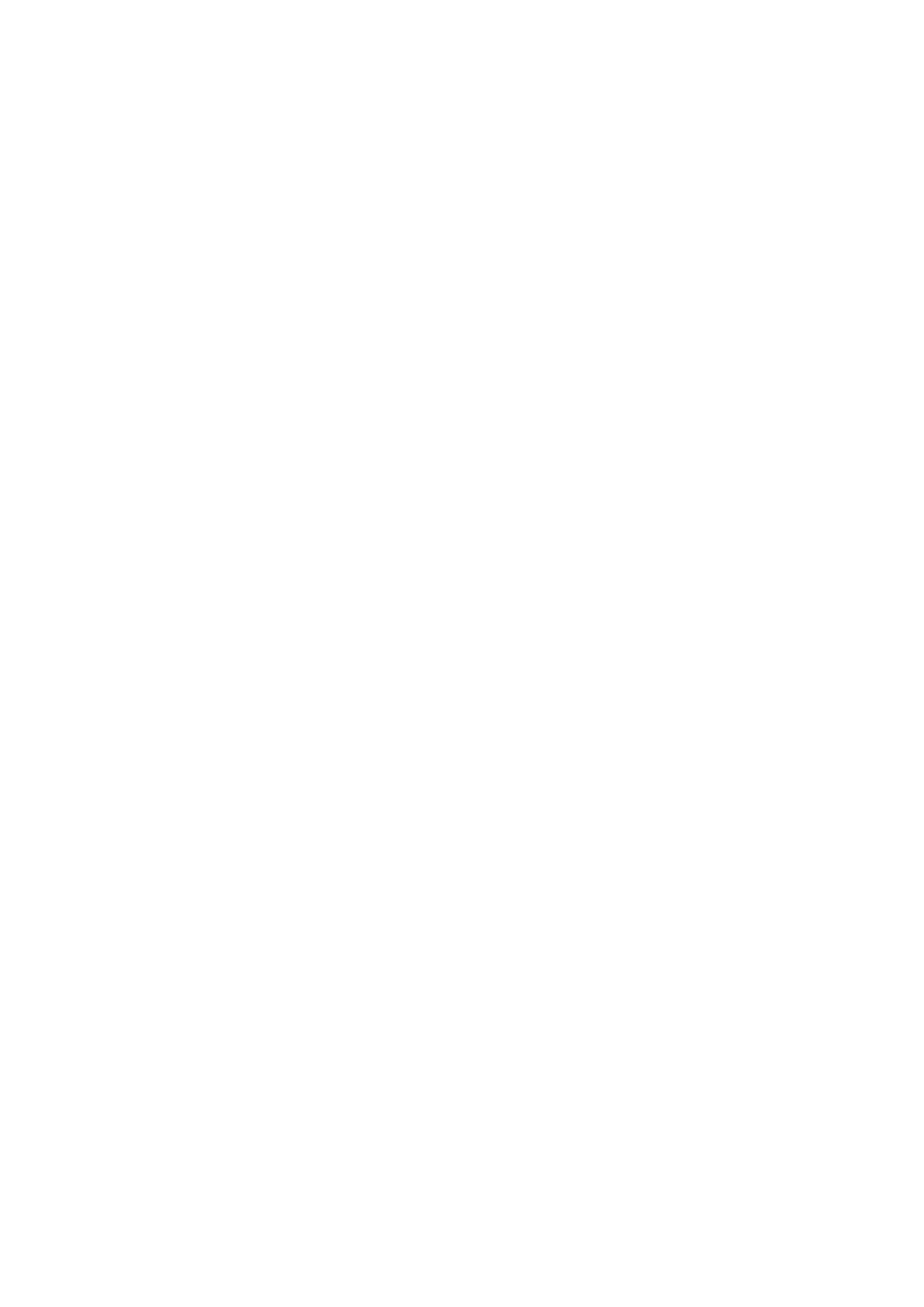# 1 INTRODUCTION

This article deals with questions of decent citizenship. Why is it important to research the concept of the decent citizen? We assume that it helps to determine the structures behind citizens' values and appreciations. Studying the notions of decent citizenship is relevant to the functioning and development of the political system, and above all it is important when defining the contents of the ethics of governance. In this article, citizens have expressed the responsibilities, rights and duties of being a decent citizen. The concept of a decent citizen estimated by the citizens themselves gives tools to authorities to develop a more ethical government in the eyes of citizens.

The theoretical background of our study lays on administrative ethics. Administrative ethics is a part of the research of administration where moral ethical principles are applied to administrative action and the decision making of public organizations. Cooper (2001: 1–36) has variedly considered the emergence, development and focuses of the research field of administrative ethics. This field of research has widened from the end of 1980s. Cooper has noticed that this field of research has partly become independent and found some established research subjects. Also, more extensive empirical research of administrative ethics is recommended in the research field.

According to Bruce (2001), the writings and research concerning administrative ethics from 1940s to 1980s has discussed, among other topics, the responsibility of administration, solutions concerning ethical conflicts, corruption, ethical codes, the confirmation of ethical behaviors, and ethical training. The administrative ethics of the 21st century has considered ethical legislation and regulation, corruption, trust, ethical decision making and leadership, ethos of public service, professional ethics, and the ethical operational environment.

What does the concept of a decent citizen have to do with the concept of administrative ethics? Administration is for serving citizens. The values of administration have to be approved by citizens. That is why it is relevant how citizens themselves estimate the concept of being a decent citizen. Legitimate administration needs support from citizens whose values are in full view of everyone in the results of political decision making – or at least that is the ideal situation.

This article concentrates on decent citizenship and the profile of a decent citizen, which is quite an exceptional area in the study of ethics (cf. Marshall 1964, Close 1995, Pierson 1996, Andersen and Hoff 2001, Hoffman 2004). Traditionally, citizenship is a part of research concerning society, democracy and politics.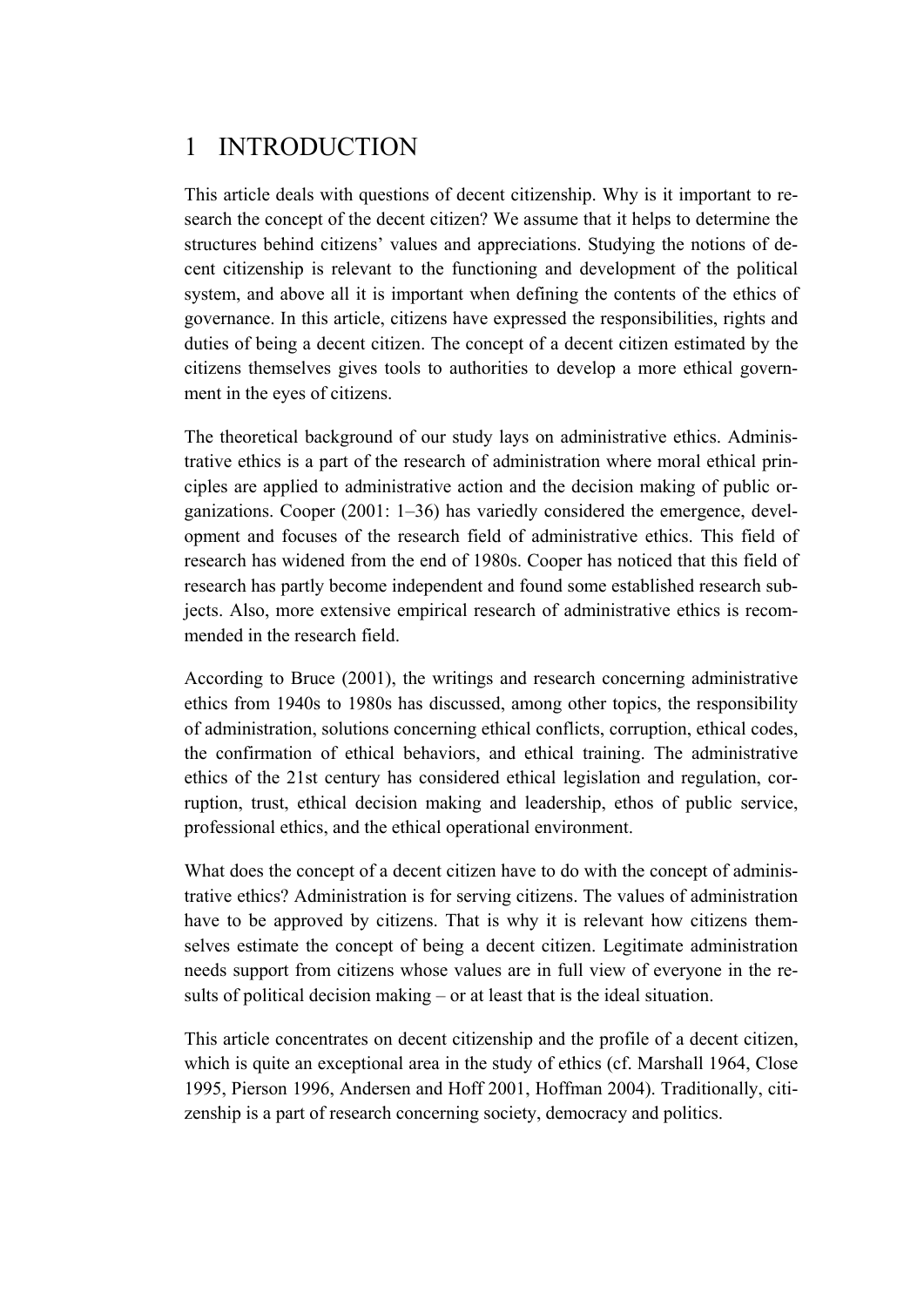#### 2 *Working Papers*

A good example of Finnish research concerning the subject is the extensive research, 'Citizens and democracy', of Pesonen and Sänkiaho in 1979. This survey concerned, for example, the themes of political participation, influence and citizenship. Vartola and af Ursin (1987) have discussed, for example, the ethically dubious actions of public servants in their survey of public servants. Virtanen (1991) has discussed the sufficiency of public servants' competency in light of ethical training when he examined the instrumental competency of public servants and the education of public servants.

The one example of research from the 21st century is the surveys of the Canadian Centre for Management Development. Their surveys have gathered opinions and expectations of citizens and customers about the quality of service, improvement of quality and trust for different levels of administration. The surveys have been conducted from 1998 to 2007. So far, they have published five studies about the results on the report series.

The empirical evidence of this article is based on the data from a large-scale citizen survey implemented in the Faculty of Public Administration in the University of Vaasa, Finland. The three-year research program is funded by the Academy of Finland. (For more details about the questionnaire and analysis see chapter 3.1.) The 'Citizens First? Ethical Government in Terms of Citizens' research program deals with administrative ethics and explores citizens' perceptions of ethical government in the delivery of public services, conduct of public authorities, and political leadership.

There is empirical research concerning 'decent citizenship', but the indicators are not established. For example, in the European Social Survey the indicators of a decent citizen were helping the least-advantaged people, voting in elections, obeying laws and rules, taking part in voluntary work, and actively participating in politics. (Borg 2006: 123.) These indicators appear to be rather traditional ideas of citizens' roles. In addition, feeling responsibility for the situation of the globe can be listed as a new aspect of being a decent citizen (Salminen and Ikola-Norrbacka 2009: 28–30).

Citizens are seldom able to evaluate the ethicalness of practices and decisions in public administration. It is more typical that civil servants give statements about ethics in government, estimating the functions and organizations even in their own organization. However, citizens' opinions could be more objective than politicians' or civil servants' viewpoints. That is why we believe that the general picture of administrative ethics will be more comprehensive or 'real' when we estimate it from several viewpoints, including citizens' perspectives. Citizens have interests on services to be equally accessible and of good quality. In the eyes of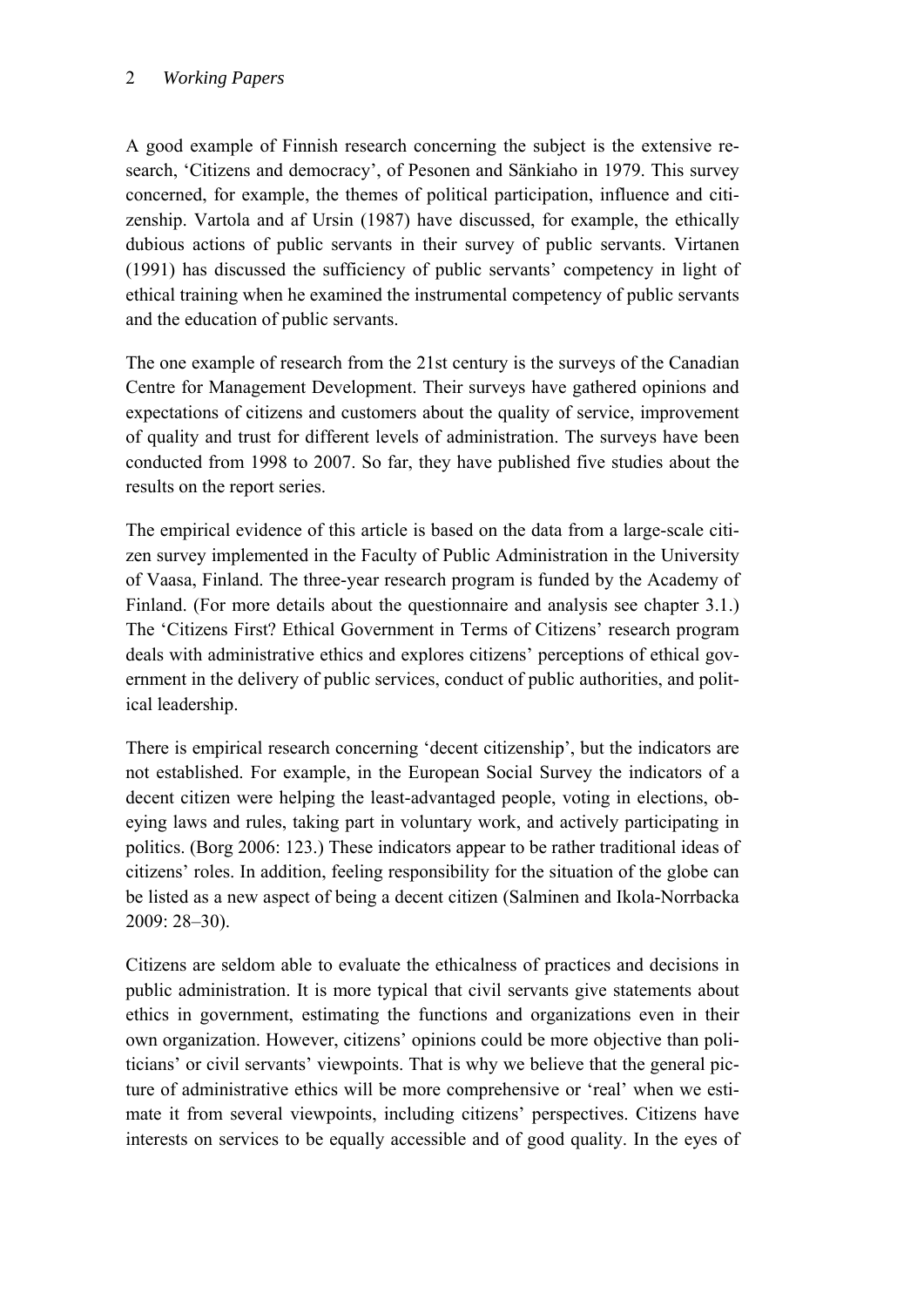citizens, civil servants should comply with the laws and rules and citizens should also be able to have confidence in politicians.

#### *Research problem*

1

There are many reasons why we chose this point of view. Modern democratic societies are striving for equality between different societal groups. Finland is a country with extremely high citizens' trust in public organizations and institutions and quite a low level of grand corruption<sup>1</sup>. How does the concept of a decent citizen appear in this context?

It is said that public administration is for citizens, meaning that the administration should serve the needs of the citizens. That is why the viewpoints of citizens of the public sphere are as such legitimate and valuable. As one participant of the survey said "Civil servants might sometimes forget that they work for the citizens, not vice versa".

Frederickson and Walling (2001: 37, 40) state that the field-based empirical research on administrative ethics in public management is less common than research based on normative and philosophical literature. According to them, the use of questionnaires is probably the most common methodology in administrative ethics research.

In this article we are going to find out how the concept of a decent citizen is perceived in an egalitarian society in the eyes of citizens. What are the elements defining the concept of a decent citizen? Are there some societal groups which find the concept in diverging ways? Do these societal background factors explain the attitudes towards the concept of a decent citizen?

<sup>&</sup>lt;sup>1</sup> The Transparency International CPI has ranked Finland among the least corrupt countries in the world.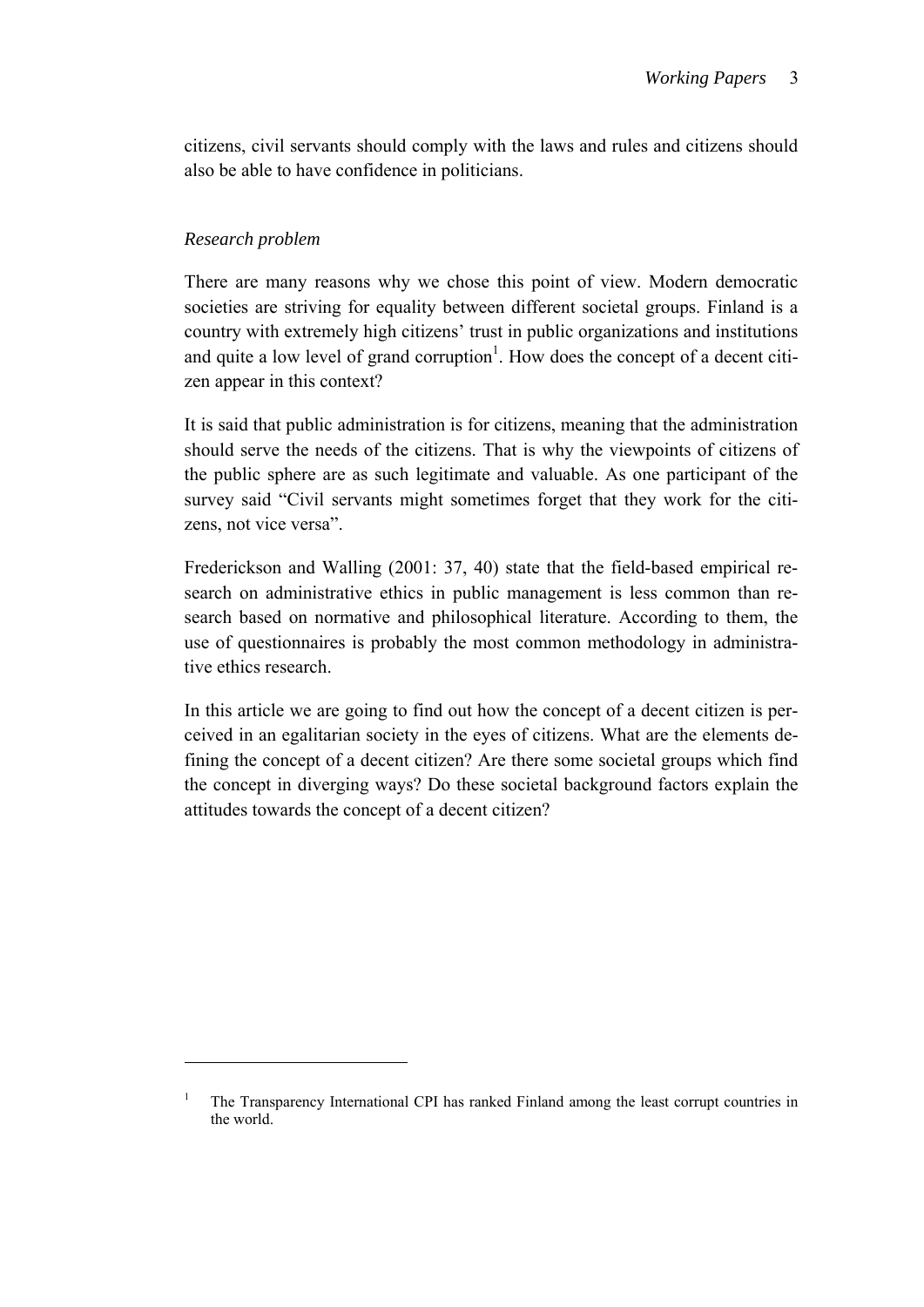# 2 THE CONCEPT OF A DECENT CITIZEN

# 2.1 Ethical grounds for citizenship

Citizenship is a central concept in western political discussions. Where to find evidence on that discussion?

Citizenship has been described in many different ways, from Aristotle's owner of practical wisdom to Machiavelli's soldier-citizens, from Hobbes' anarchy-fearing subject-citizen to Locke's government-fearing owner-citizen, from Rousseau's virtuous lawmaker-citizen to the contemporary voter-citizen who is actively seeking their own rights and interests.

The concept of a decent citizen is described here in terms of moral philosophy using the production of Häyry (2002). Through times, ethics pursues to answer what people are like and what they should be like, what kind of life is considered good and right and what habits, manners, rules and laws we should have, how people are acting and how they should be acting. Most of us have an impression of what is a good and right lifestyle. Choices of lifestyle are not usually perceived as ethical choices, but to define the good and right way of living is one of the main issues of ethics.

Aristotelian ethics can be described as the ethics of the Golden Mean. According to Aristotle (1989: 33) virtue is a human characteristic. Virtue is the desirable middle between two extremes. The mean is in the middle of two vices, because to vice it is typical to have too much or not enough of a certain characteristic. A concrete example for this is courage (Aristotle 1989: 52–54). An excessive amount of courage is foolhardiness (excessive fearlessness) and an inadequate form of courage is cowardice (fearing the wrong things too much).

According to Aristotelian ethics, a proper proportion of pleasure, respecting tradition and self-discipline are the grounds for a good life. Human nature affects all of this in one way or another. The stricter content of virtues derives from the prevailing circumstances and manners of society. (Häyry 2002.)

Hume's ethics makes a difference between natural and artificial virtues. Natural virtues are characteristics and manners which aim to a person's own (or his/hers relatives) welfare and happiness. These are virtues like courage, gratefulness, tolerance, diligence and carefulness. Artificial virtues are connected to the relation of the individual and society. They aim to promote human welfare but not as directly as natural virtues. According to Hume, the artificial virtues are, for exam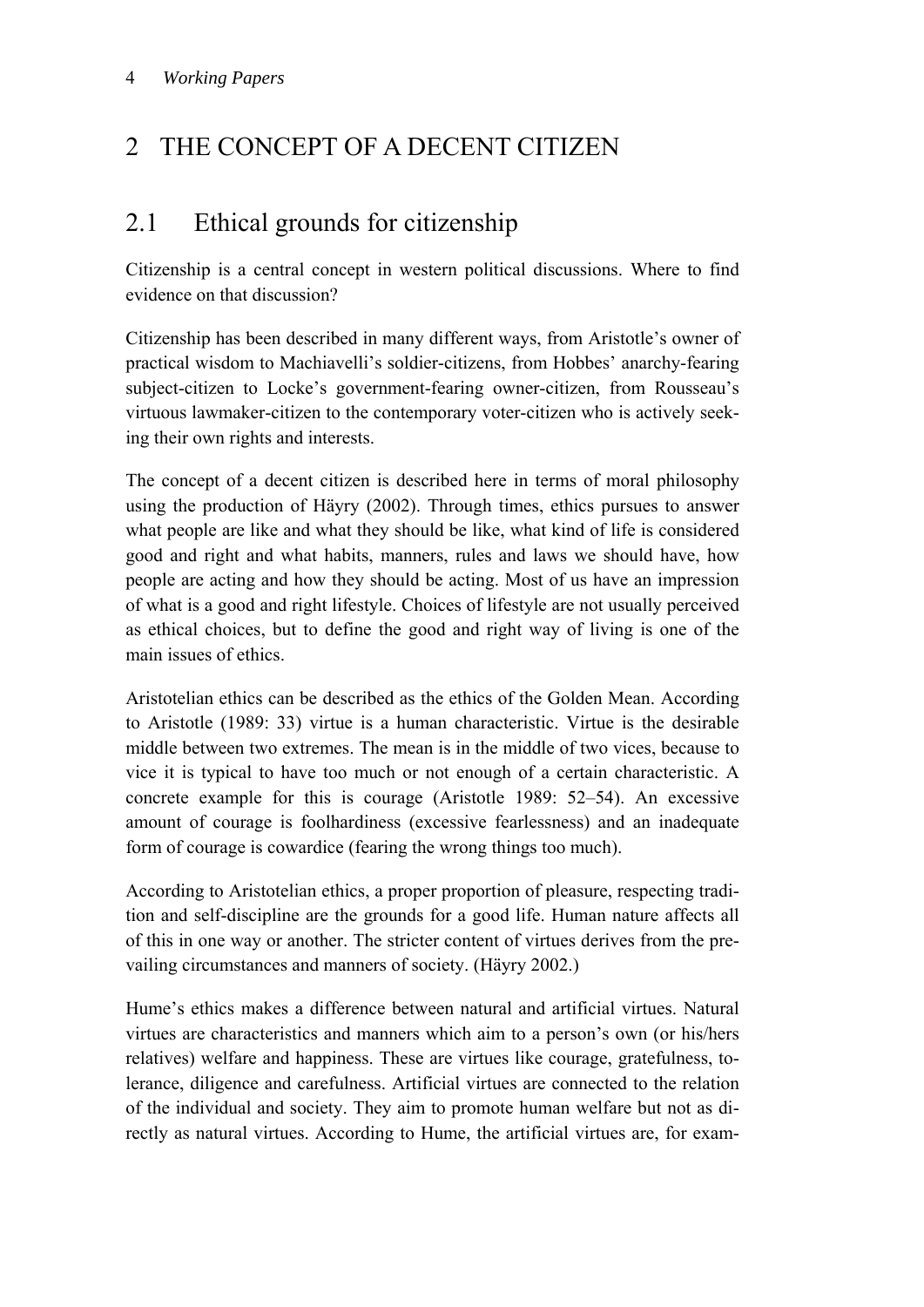ple, justice, obeying official authorities, respecting property, and keeping promises. (Häyry 2002.)

Over time, the moral philosophers have tried to describe the ethically good life and manners. Manners, happiness and rights are, however, defined by those who have the authority in society. Other views are easily rejected. The limits of freedom in relation to other human beings are best to be found in human rights which are justified through any moral philosophical tradition. However, a good life and right behaviour are justified through things that have nothing to do with other people's lives or freedoms. The theories of philosophical ethics have not always handled things that are important to everyday life. Still it is understood that it is not realistic to require that an individual makes long theoretical considerations of the right action in every choice in everyday life. In everyday life it is assumed that we follow the prevailing manners in society unless they are against the moral law. (Häyry 2002.)

Politics or religion is normally the reason why ethics in education are remoulded. The purpose of education is to make citizens diligent, harmonious – and decent. The concept of the decent citizen includes both human morality and communality. (Häyry 2002: 13; Ollila 1997: 21.) The challenge in the societal system of education has been to educate good and decent citizens to society (Niemi 2007; Nivala 2006; Nivala 2007).

It has been claimed it is not required to teach morals. According to Ollila (1997: 24–25) some of the psychological structures required by morality (like sympathy to living beings) can be part of a human as a disposition. The application of morality still requires a lot of interpretation, consideration and the creation of valuehierarchies. If an individual is not motivated to follow the legal norms of society, there are coercive means in the society which take care of the consequences. When talking about morality it is not the question of a system of formal regulation. The individual has to experience the meaning of morality himself/herself.

Notice of decent citizenship was already taken in the beginning of the autonomy of Finland. This happened in the form of the purposes of education at the parliament level (cf. Arola 2003). The focal area of citizen education from the beginning of Finland's autonomy has concentrated on the history of Finland, especially how the Finnish country was born and how the social order was formed. Citizens were educated from a nationalistic base. The parliament was nearly unanimous on the necessity of citizen education, but because citizen education was axiomatic it became an instrument of combat for the parties and it was used to justify totally opposing things. Patriotism has, however, become a strong value and it influences Finnish culture and how we think of or act as citizens.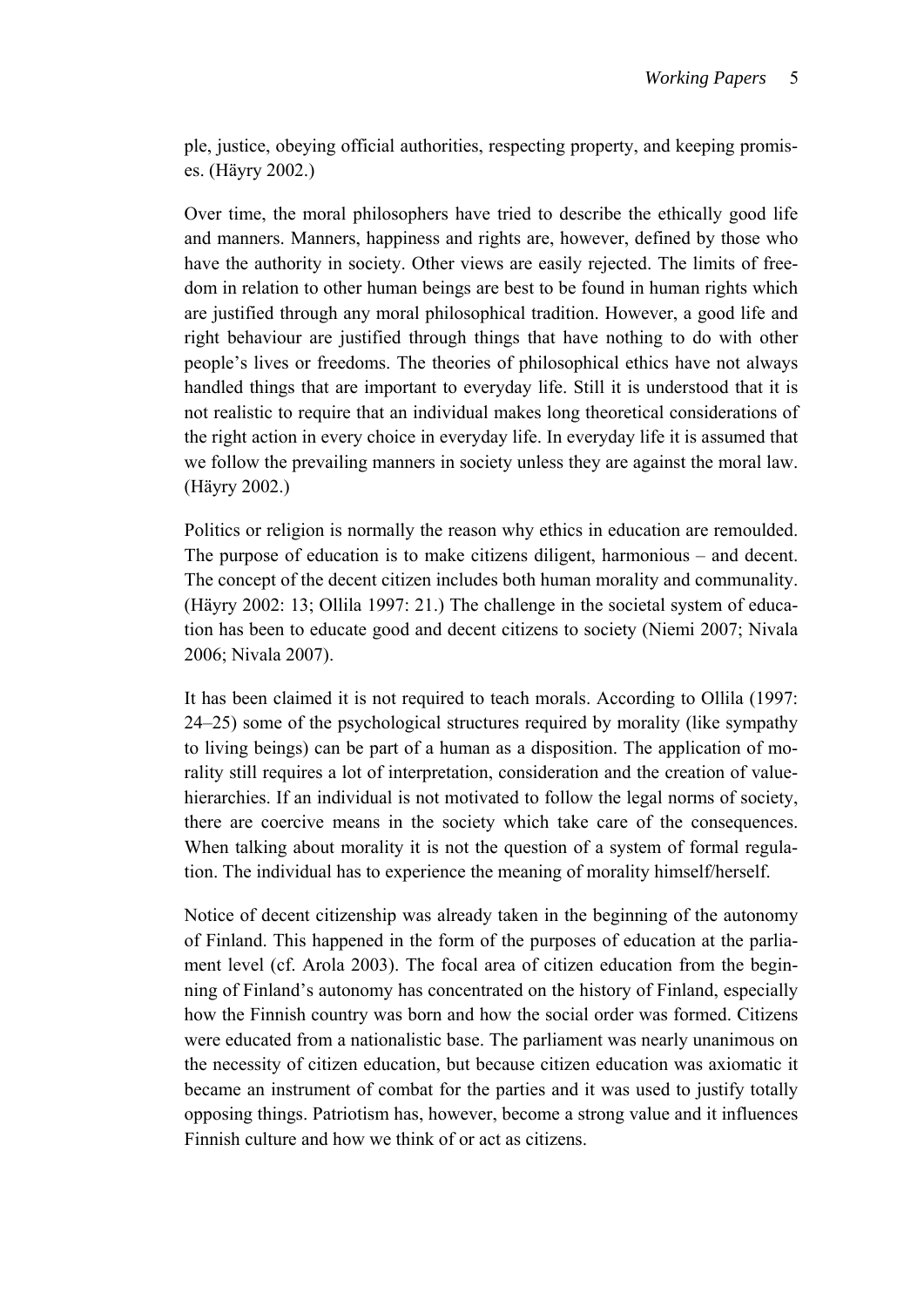Finland as a Nordic country, with 5.3 million inhabitants, has been a homogenous population for a long time. In Finland, the role of the active citizen is learned at a very early stage at home. We have adopted Protestant ethics with the values of work, freedom and solidarity. (Laitinen & Nurmi 2002: 74.) Political activity is seen as one of the main characteristics of citizenship. Commitment to publicspiritedness and commonly shared interests has been seen as one of the main virtues of citizenship. As an ethos of Protestant ethics, Finnish citizens, already in their early youth, are fostered to respect work and workers, and also to pay taxes to society. (Nivala 2007: 114–115.) The Finnish institutional welfare model comprises of an extensive public service sector with the efforts of maintaining equality between different social classes. The idea of hard taxation is connected to the extensive welfare services which are popular and also highly respected in Finland, regardless of the income level. However, the figure of public expenditures is rather high, almost 50% of the GDP.

Citizen education would be easy if everybody shared common values, but in fact it does not happen that way. Contemporary society is pluralistic, but we can still include values like solidarity, altruism, compassion, truth and charity in the values of modern social life. If common ethical values did not exist, which people live with, living in the society would be almost impossible. (Wahlström 1993: 109– 111.)

# 2.2 Citizenship

According to Pierson (1996: 127) citizenship as a concept has a similar role as the concept of democracy. The concepts are universally respected and valued: who can think that it is a bad thing to be a decent citizen, but what does it really mean?

The concept of a decent citizen is not universal because it varies across nations and cultures. Peoples' perceptions of decent citizenship are affected by the historical background and the political system of the nation. Also the administrative processes and practices contribute to the conception. Socio-economic background is one of the main variables affecting the individual level.

There are several definitions for the concept of a citizen. Citizenship can be described as membership, as status, as the creation of rights and duties, as a universal equality and as active participation.

Traditionally, citizenship refers to the membership of the state and it gives a certain status to an individual. A citizen is a sovereign member of the state who has certain rights and duties. The rights of citizens are ensured by particular social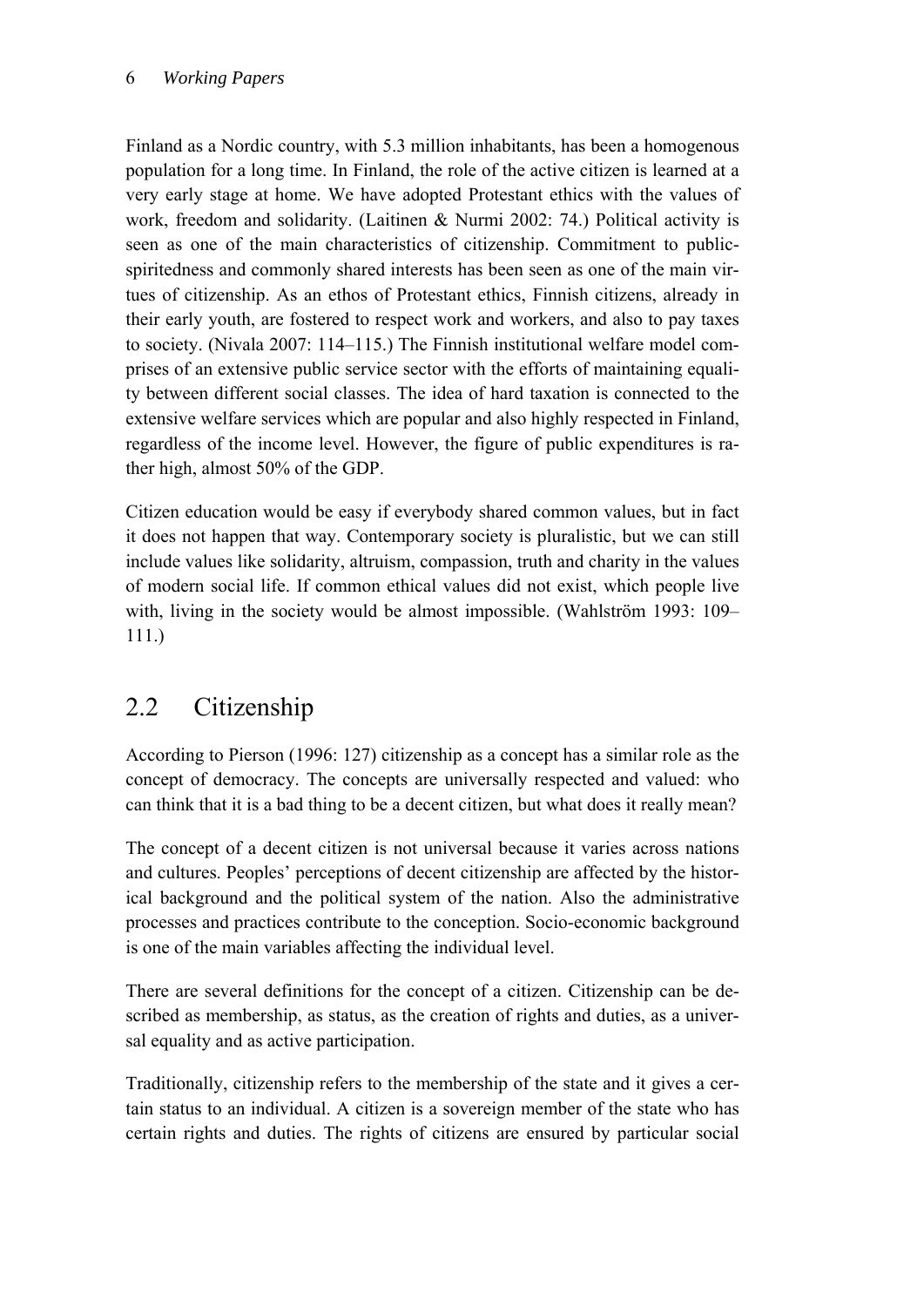institutions. Citizenship simultaneously designates a status and a role. As a status it refers to civil, political and social rights for its citizens guaranteed by the state. Citizenship as a role takes into account the identity and mental representations that each individual designs for her or himself. (Pierson 1996: 134; Korsgaard 2001: 11.)

Historically, the main rights belonging to citizenship are the actual rights of citizenship, political rights and social rights. Citizens' rights include civil rights (e.g. freedom of speech, thought and faith), political rights (the right to vote) and social rights. The latter ones have emerged in the 20th century (including free education, health care etc.). It is extremely important that citizens have full freedom of speech, they can freely choose their words, they can get information about decisions concerning them, they can use their right of appeal and they can totally participate in social decision making when they are making their own evaluations about public administration. Fulfilling the duties, we reclaim the status of a decent citizen even if fulfilling the rights and duties are not enough alone to define citizenship (Oinonen, Blom & Melin 2005: 24). This juridical aspect does not always give the full picture of citizenship. Another point of view to citizenship is civic society, which is outside the apparatus of the government. Civic society works are organized outside the compulsory structure of the state and exercise of power.

Citizenship is also connected to nationality. Citizens can consider themselves as Finns, European Citizens or even global citizens. Subjective representations may be attached to a particular region or nation, to Europe, or the Global Village. (Korsgaard 2001: 11.) Citizenship is being a member of a community which affects personal identity and self-image. However, it is not a concept which is based on geographical location. It is a question of those special characteristics contributing to the historical development and context of environment. The identity of an individual consists of different levels of identity. Being part of different groups shapes the conceptions of ourselves: in addition to nationality for example gender, age, mother tongue, education, occupation, religion and place of residence affect how we experience ourselves in relation to others and to society. (Oinonen et al. 2005: 7–8.)

Citizenship also refers to membership in a political community and it can also been seen as the commitment to active participation in the community of the state. It invokes an ancient tradition of active participation in political life and also in modern circumstances citizens' involvement in organizational activities and in environmental protection. (Pierson 1996: 129.)

Thus, citizenship is considered the character of an individual member of society, belonging to a community of shared values and mutual identity. A subjective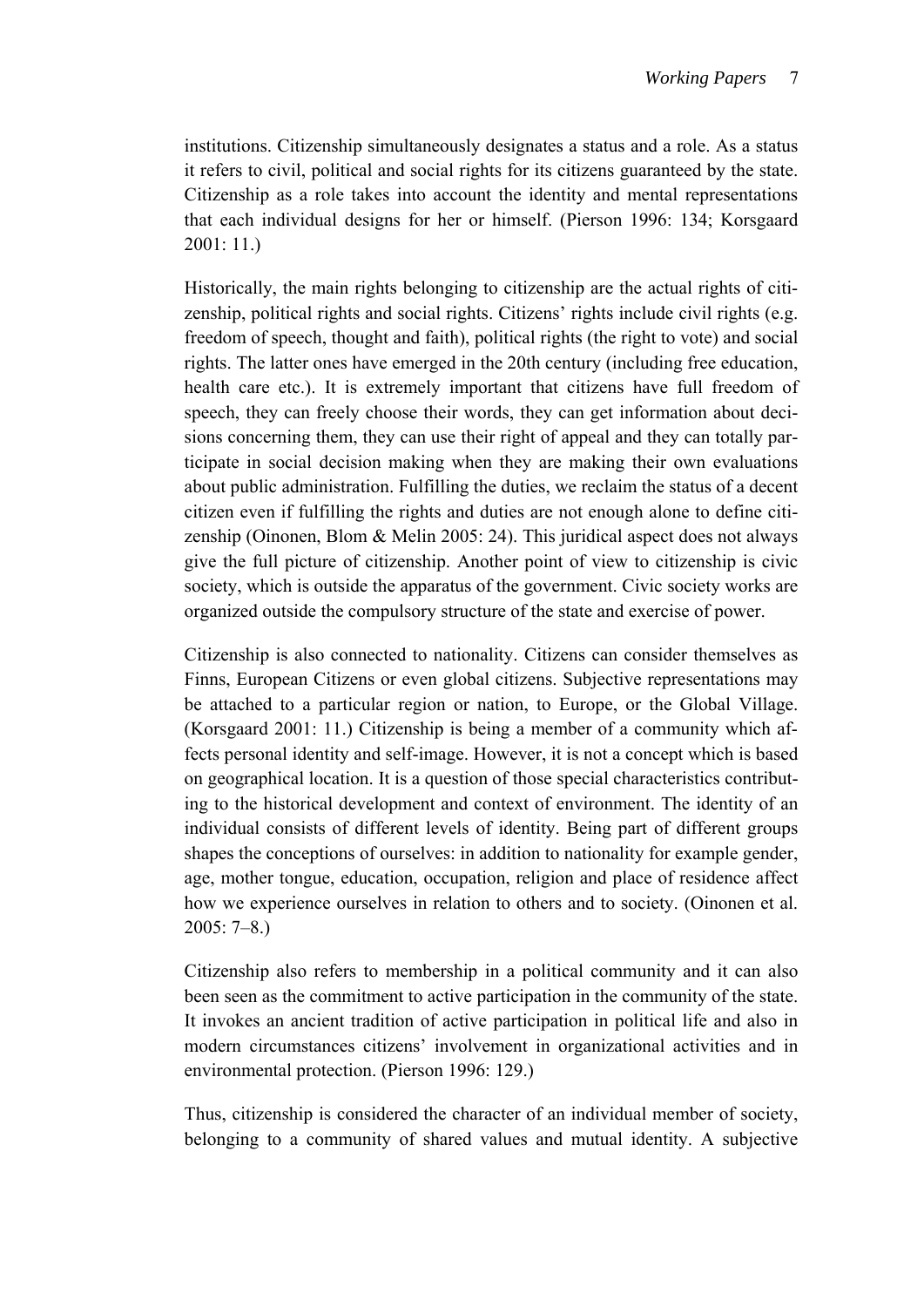<u>.</u>

evaluation of citizenship gives an impression of the roles of citizens and self estimations of participation and involvement in societal decision-making. Citizens' own conceptions of their roles as citizens are an important part of the research of participation. (Borg 2006: 115–116.)

Improving citizens' possibilities to participate and involvement has been one of the main focuses in the reform strategy of the Finnish government<sup>2</sup>. In western democracies citizens' activity in traditional political participation has shown a remarkable reduction in recent decades (Paloheimo 2005: 126). Hopefully, new forms of democracy, for example e-democracy, have found new favor.

Cooper, Bryer and Meek (2006, 84) define citizen participation in terms of high versus low ethical citizenship. High ethical citizenship conceives of citizenship as a responsibility. Then there should be a wide distribution of authority rather than being focused or centered on a few. Low ethical citizenship, on the other hand, conceives of authority as hierarchically distributed. Individual citizens are limited in the extent to which they should and can participate in public affairs. The distinction, functionally, is between legislative or administrative information exchanges and more deliberative, consensus-based approaches to engagement.

According to Frericks, Maier and de Graaf (2009: 135, 151–152) the changing European welfare systems have some influences on citizenship. Now, the behavior of citizens' is rewarded if it supports the long-term developments of society as such. This also redefines citizens' obligations and entitlements. Frericks et al. (2009: 152) speaks of a kind of anthropological system-sustaining citizenship, which rests on a more holistic understanding of responsibilities. Citizenship is defined in terms of the differentiated contribution to society, not in terms of acquired status. According to Frericks et al. (2009: 152) this new form of citizenship can be delineated to the concept of 'productive citizen'. In this context the term productive refers to a contribution to sustain society.

Active citizenship contains a notion of membership in a community, willingness and the power to affect issues. An active citizen takes the chance to participate and influence, thus making the surroundings a better place to live. Active citizenship involves engaging people in decision-making processes and to give them a voice in developing services. It has something to do with politeness, respectfulness and social capacity. Active citizenship is involved in such core values as

<sup>&</sup>lt;sup>2</sup> Becoming an active citizen has been one of the main policy programs during Prime Minister Vanhanen's I cabinet in 2003–2007.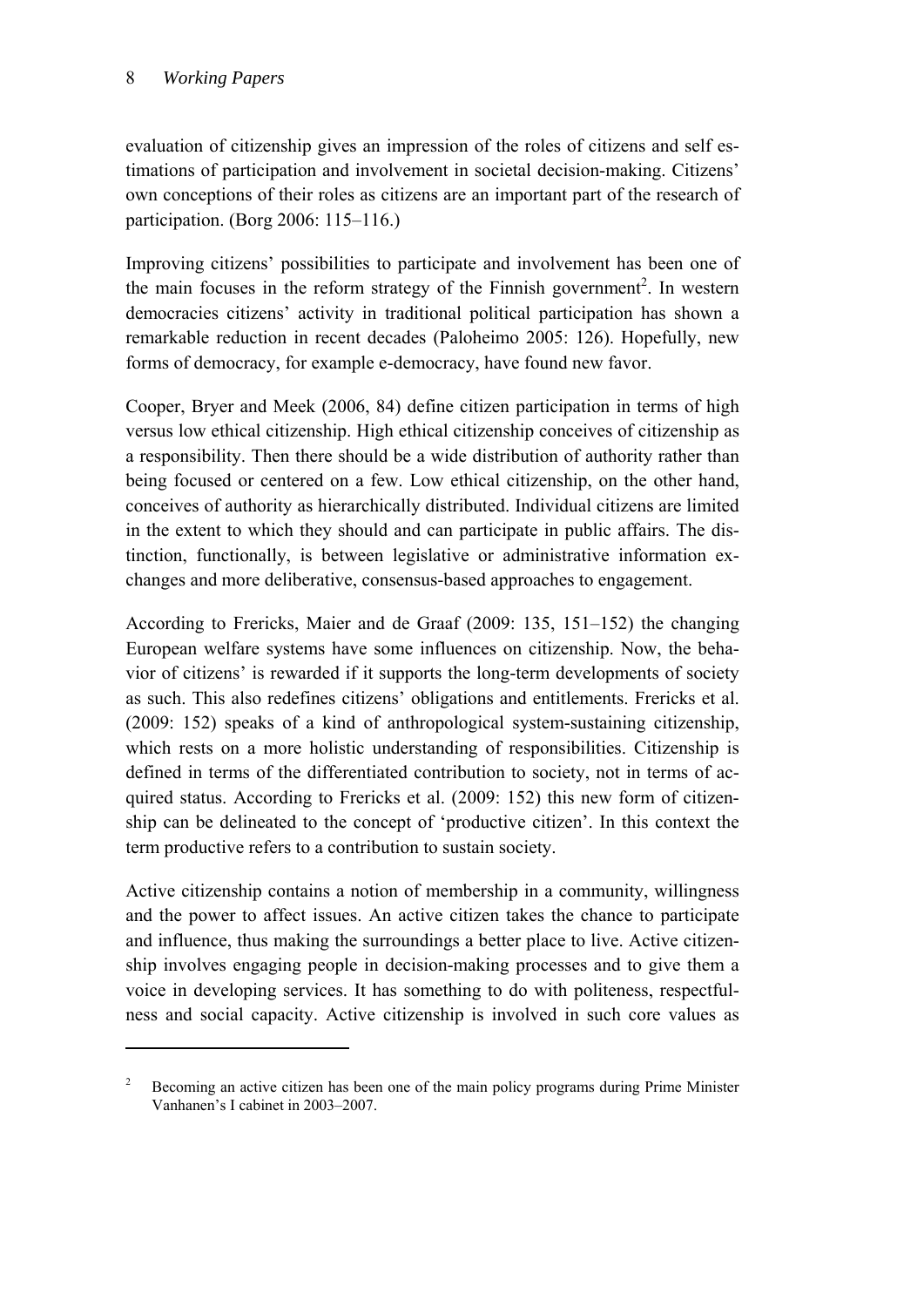human rights and social responsibility, democracy, legality, and freedom as legal values, and tolerance and empathy as human values. (Cleaver & Nelson 2006.)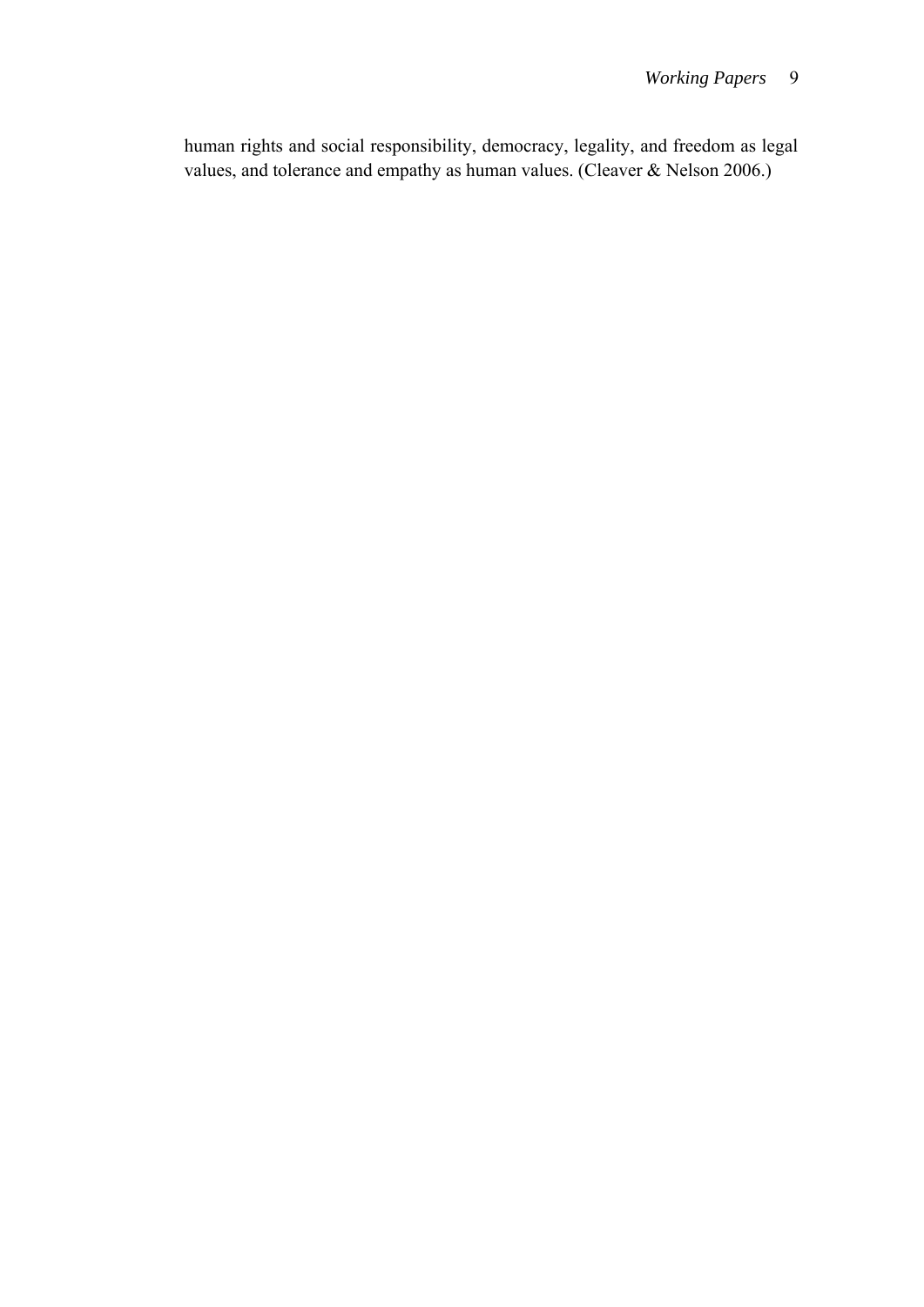### 3 WHAT IS THE DECENT CITIZEN LIKE ACCORDING TO THE CITIZENS THEMSELVES?

### 3.1 The survey method

The way citizens experience decent citizenship might tell something about how they experience administration or at least what the administration should be so that it would correspond to the needs and expectations of citizens. Decent citizenship is not a common conceptual definition which can be adapted to other nations. It is quite probable that Finnish people's opinions about the decent citizen and decent citizenship are going to be different from, for example, the Spanish, Indian or Peruvian opinions.

How do Finnish citizens experience the concept of a decent citizen? That is what we are going to find out. Some of the statement can be categorized as the traditional valuations of a decent citizen and some are newer, rising from the present day requirements.

The questionnaire was sent to 5000 Finnish citizens, aged 25–65. Although incentives were not used, the response rate rose to 40,4 %. Altogether 2010 carefully completed questionnaire forms were returned.

The sample was chosen to represent Finland in miniature. The survey-sample was received from the Finnish public agency called the Population Register Centre. All the questions were multiple-choice questions and they were executed in Likert's scale to secure the statistical runs. The answers were recorded in the statistics program SPSS. The significance of the means between the different background factor groups were tested with the Mann-Whitney U -test, which is a nonparametric test for assessing whether two independent samples of observations come from the same distribution (Heikkilä 2008: 233–234; Metsämuuronen 2006: 1211–1212).

In the survey data of our study, citizens express their views and attitudes towards the questions of what a decent citizen is like. This question is only one among the 18 question groups in the questionnaire form. The main report of the survey is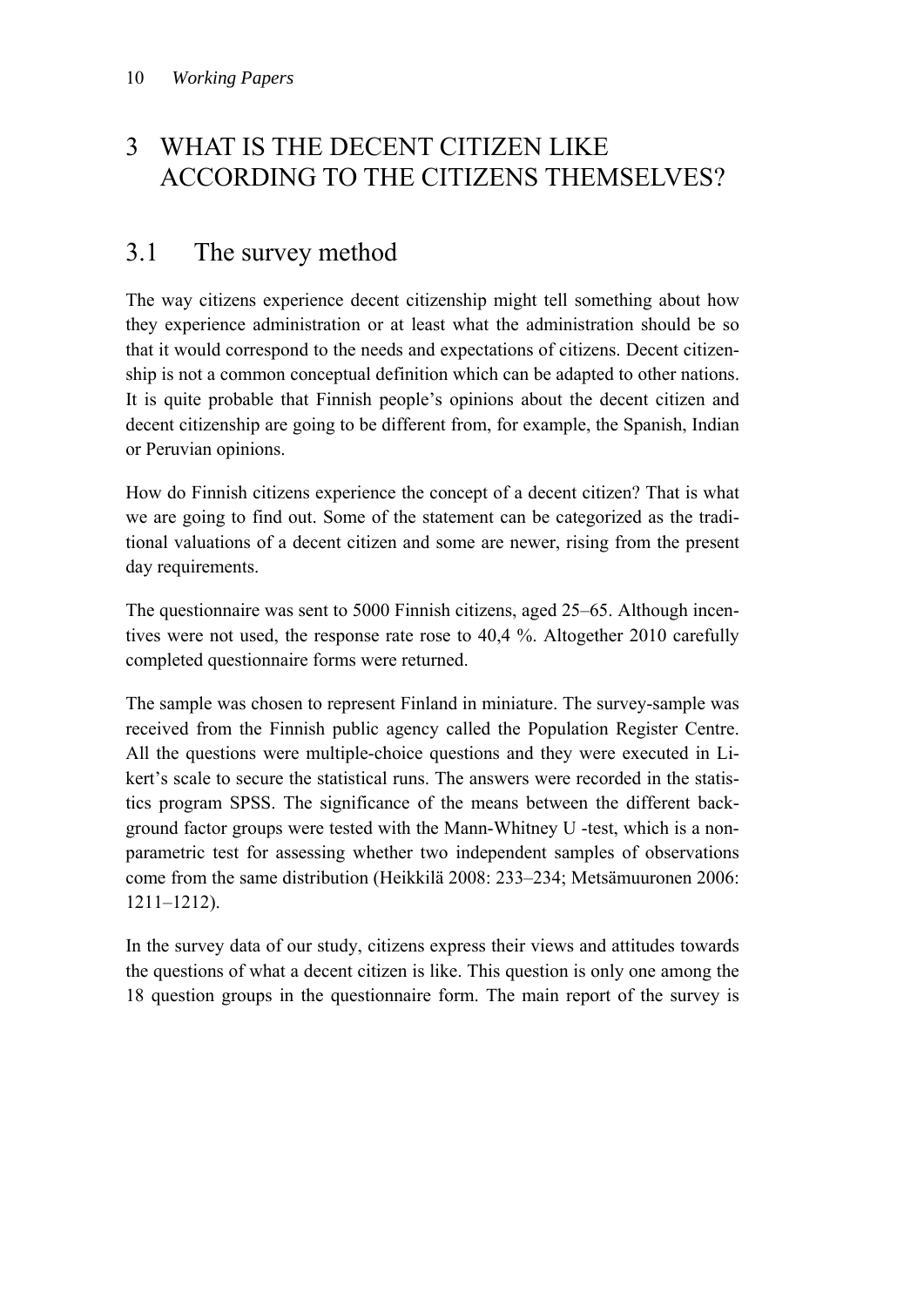published 'Are we being heard? Ethical governance and citizens<sup>3</sup> (Salminen and Ikola-Norrbacka 2009).

The original questionnaire consisted of citizens' assessments of the ethics of public services, good administration and virtues of public authorities, and the ethics of the political system. In the survey data of our analysis, citizens express their views towards the question of a decent citizen. The data is also explained by seven societal background factors. In this article we use six background factors, leaving the working history out. Six societal background factors were investigated. They were gender, age, mother tongue, place of residence, level of education, and income level. We concentrate on the extremes of the different societal groups in this analysis, meaning that we compare the extreme groups inside every background factor. Our explanatory background factors are shown in Table 1.

| Gender                      | Females $(n=1057-1072)$<br>Males $(n=907-917)$                                                                                                                                           |
|-----------------------------|------------------------------------------------------------------------------------------------------------------------------------------------------------------------------------------|
| Age                         | Younger generation, $25-34$ years (n= $275-277$ )<br>Older generation, 55–66 years ( $n=731-738$ )                                                                                       |
| Mother tongue               | Finnish speakers $(n=1865-1885)$<br>Swedish speakers $(n=103-104)$                                                                                                                       |
| <b>Place of residence</b>   | Southern Finland $(n=802-807)$<br>Northern Finland $(n=72-74)$                                                                                                                           |
| Level of education          | Low level of formal education, basic education/comprehensive school<br>$(n=316-322)$<br>High level of formal education, higher vocational level/polytechnic,<br>university $(n=594-597)$ |
| Income level /<br>household | Respondents with low level of income, $0-1500 \in \ell$ per month (n=158–<br>162)<br>Respondents with high level of income, 9001–30 000 $\epsilon$ / per month<br>$(n=75-77)$            |

**Table 1.** The explanatory background factors of the study.

We looked at the concept of a decent citizen through Principal Component Analy $sis<sup>4</sup>$  to find out the profiling elements of the concept of a decent citizen. With

<u>.</u>

<sup>&</sup>lt;sup>3</sup> The research is published in Finnish called 'Kuullaanko meitä? Eettinen hallinto ja kansalaiset'.<br>  $\frac{4}{100}$  Rotation Method = Varimax with Kaiser Normalization.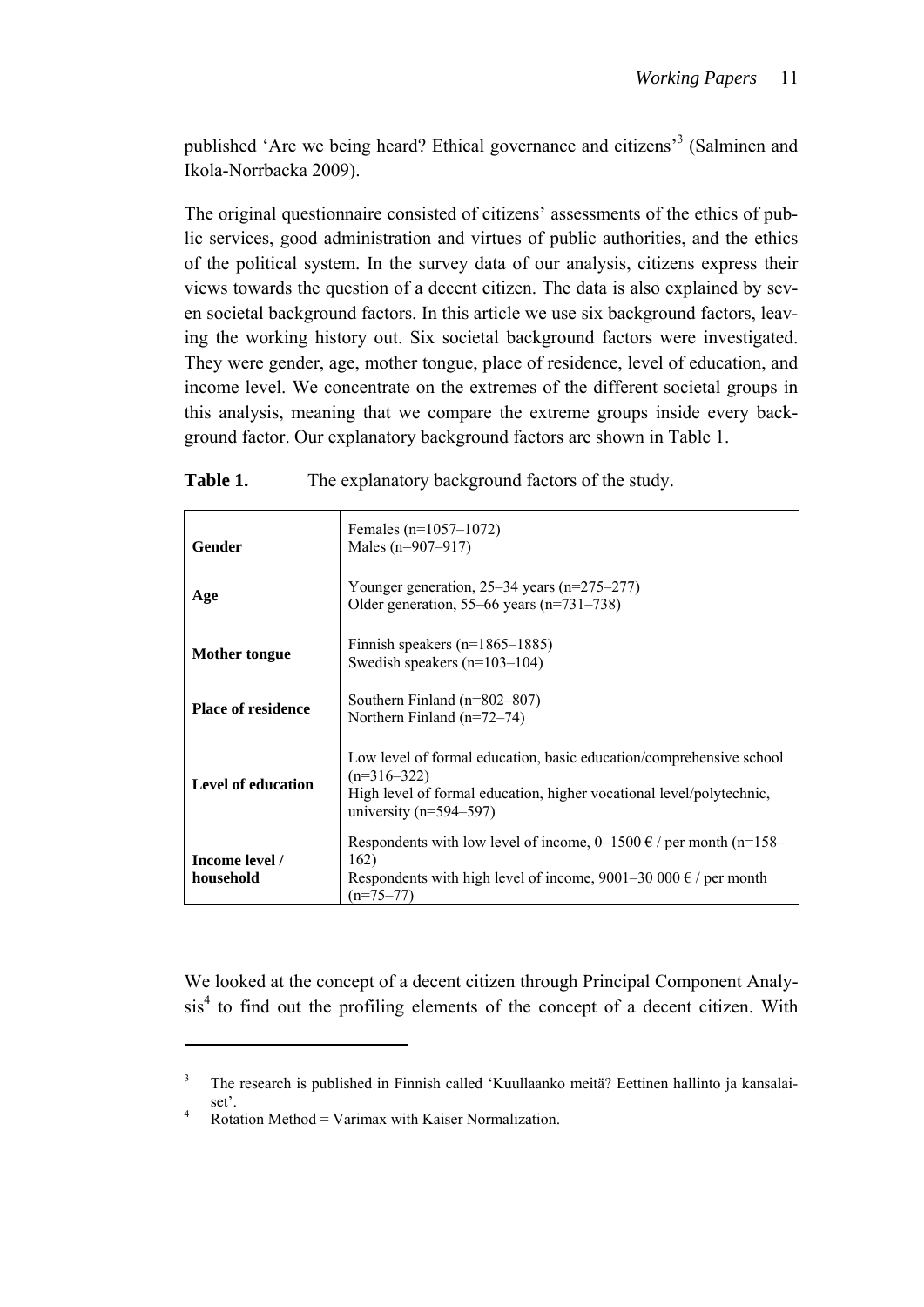1

Principal Component Analysis we wanted to find out the different groups of elements of the concept of the decent citizen. There were five different groups of elements to identify<sup>5</sup>. We named them 1) traditional elements, 2) ecological elements, 3) political elements, 4) elements of publicity and 5) elements of social responsibility.

The first group consists of very traditional elements like paying taxes (and television license fee), fighting against the grey economy and civil obedience, appreciating law and regulations and appreciating any honest work. The second group consists of ecological elements like sorting and recycling, responsibility from the situation of the globe, avoiding the waste of natural resources, trying to save energy, and appreciating domestic production. The third group is about politics. To that group belong the elements of voting in elections, activity in political parties and social organizations, following the work of political institutions, and being active and taking initiative.

The fourth group differs from the others, being most familiar to the nowadays modern feature of discussion and participation culture. To that group belong the elements of influencing things through media and participating in discussions on the internet. It is a question of taking advantage of publicity and public opinion. It is notable that to this group of elements the traditional, ecological and political elements were often charged negatively. That means that if you are interested in participating in discussions on the internet or influencing things through media, you, on the law of averages, do not appreciate, for example, traditional elements like paying taxes, or ecological elements like sorting waste according to instructions, or political elements like voting in elections. The last group consists of the elements described with social responsibility. Those elements are helping the least-advantaged and tolerance towards immigrants. Appreciating domestic production did charge negatively to this group of elements, like some of the elements belonging to political elements.

The whole picture of a decent citizen is dependent on many factors. The relations of these five elements in our value world make the picture we are appreciating as the actions of a decent citizen.

<sup>5</sup> The limiting value of the Initial Eigenvalue (the variances of the factors) was set to be over one. Communalities of variables varied between 0.44–0.77, which are rather high meaning that they measure principal components quite reliably. Both The Kaiser-Meyer-Olkin Measure of sampling adequacy  $(0.878)$  and Bartlett's Test of Sphericity  $(p<0.0001)$  are evidence that the correlation matrix is suitable for Principal Component Analysis.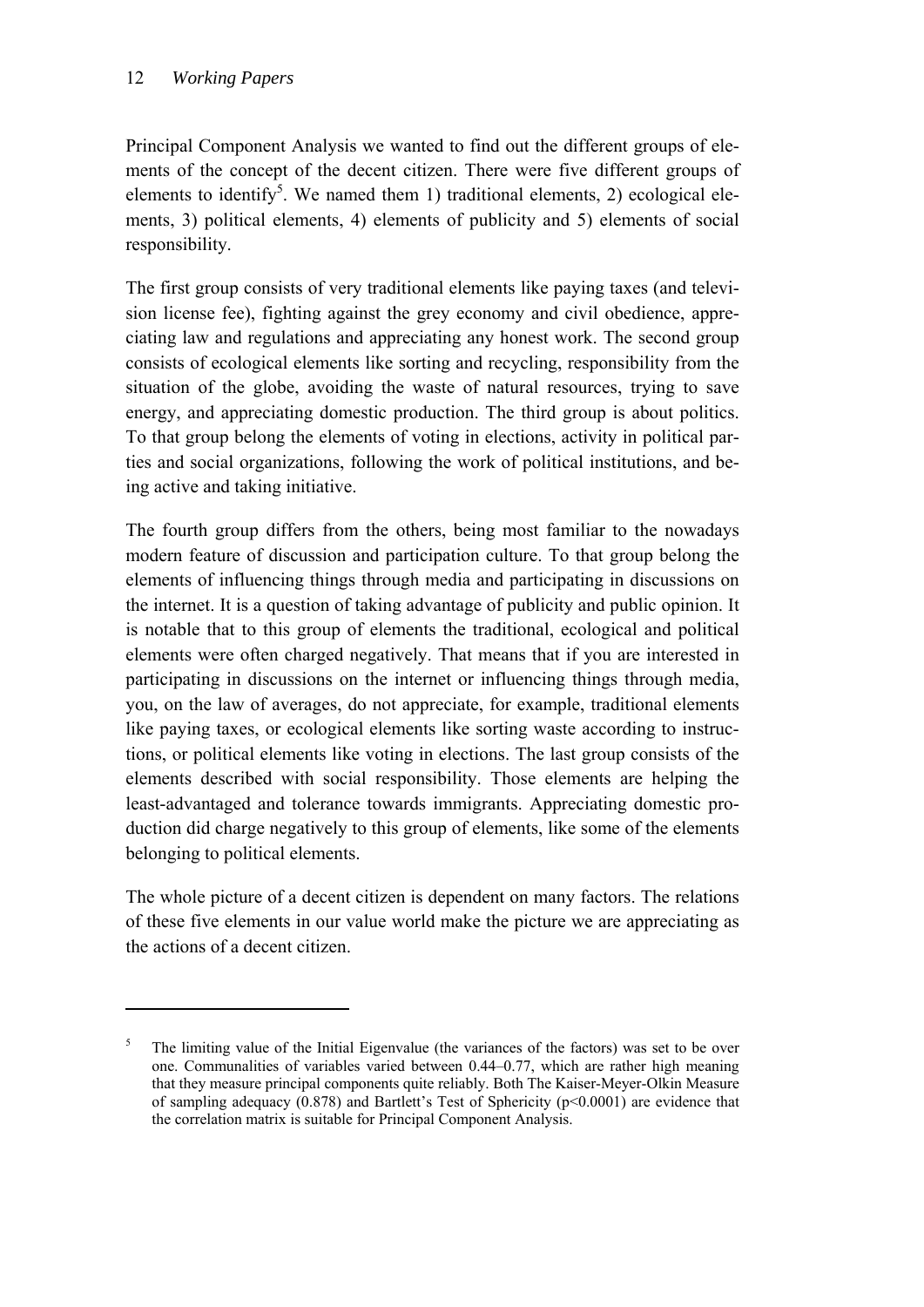### 3.2 What is the decent citizen like in the 21st century?

In Figure 1 the estimations of the content of a decent citizen estimated are presented. The results are presented by mean: the higher the mean the more important the aspect is in defining the concept of a decent citizen.

In the eyes of the Finnish people, a decent citizen is above all committed to pay high taxes and obey the law. The Finnish people emphasize the same features as the state and political system in Finland. The legalistic tradition and the support of welfare services are deeply rooted in the moralistic perceptions. What decent citizen is not? According to Finns, a decent citizen is not necessarily interested in politics. A decent citizen is not necessarily an active citizen. That is where the system value differs greatly from the values of citizens. Even if citizens feel that it is important to vote in elections they refuse to see participation in political activity as a duty or a civic-virtue. Also active participation in social organizations is not seen as an eligible feature of a decent citizen. Many of the areas of our societal lives are nowadays on the internet. Also administration has done much work to improve citizens' channels to influence through the internet. However, citizens do not feel that the concept of a decent citizen is hanging on how actively they are participating in discussions on the internet. Still we have examples when citizens' opinions and judgments on the internet have created a hurricane in the public debate<sup>6</sup>.

One interesting question is also the estimations of the 'new' values of decent citizenship like saving energy, avoiding the waste of natural resources, sorting and recycling waste, and feeling responsibility for the situation of the globe. We argue that these are not fully realized yet, but the change in values is real and visible. However, environmentally linked valuations and actions are estimated as more important than voting in elections or following the work of government and parliament which are traditionally seen as important democratic actions.

1

<sup>6</sup> For example, the sales director of a well known firm in Finland resigned because of public condemnation of his talks and comparisons concerning women and cars. In this case the public debate dictated the context even if the sales director was giving his opinions as a private person. The public debate defined the actual context when the question was not private but concerned the equality between men and women.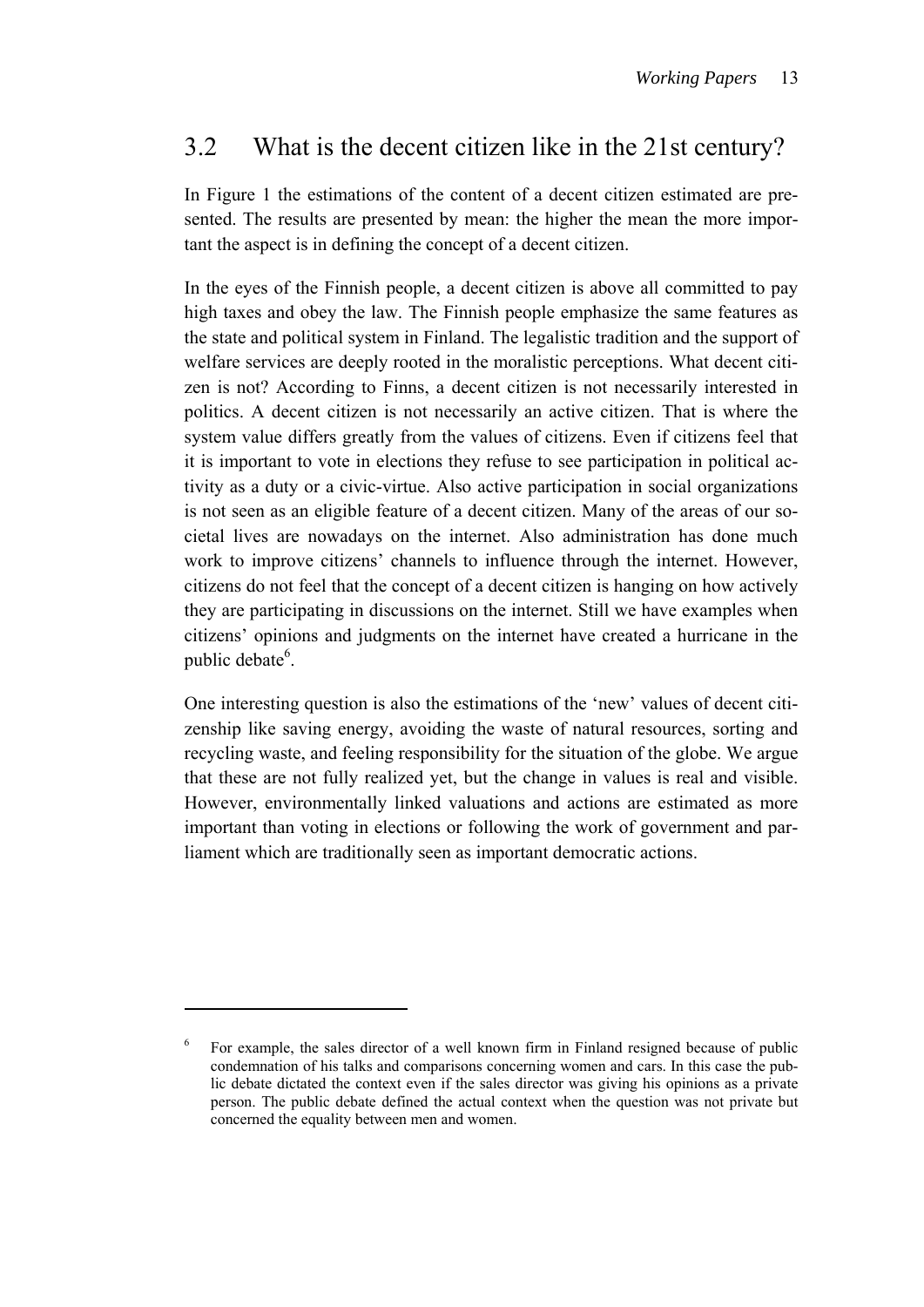

Figure 1. Finnish citizens' estimations of a decent citizen (Salminen and Ikola-Norrbacka: 2009).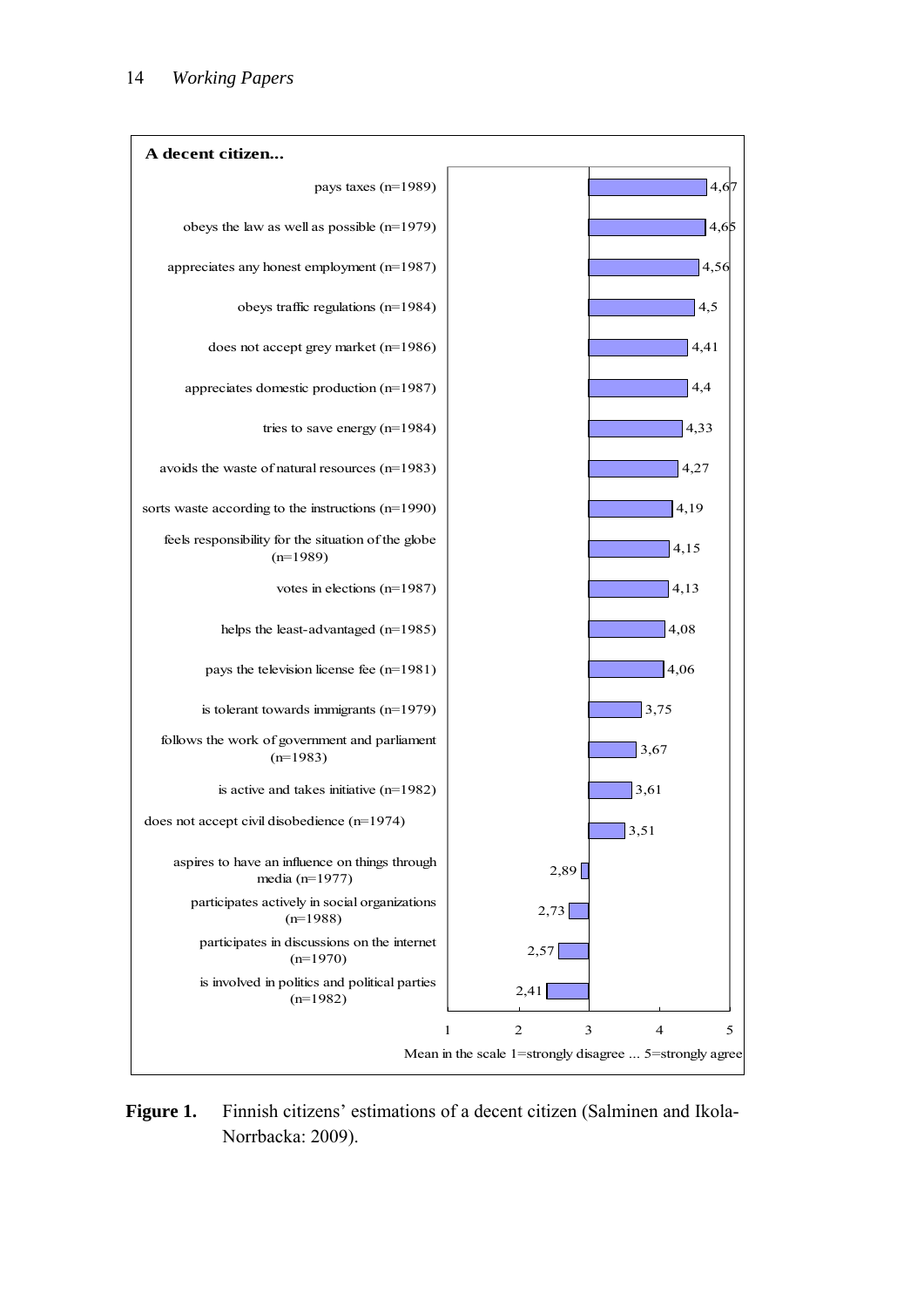We also investigated the results by using the balance measurement -indicator. The extreme response alternatives 1 and 2 (disagree) and 4 and 5 (agree) were counted together. As a result, balance measurement includes the statistical difference of these alternatives, excluding the neutral response alternative 3. The difference between paying taxes and obeying the law versus involving politics and political parties is very remarkable (paying taxes and obeying the law +94 to involving politics and political parties –41). Some of the extreme results are shown in Table 2.

|                                                     | <b>Disagree</b> | Agree | <b>Balance</b><br>measurement |
|-----------------------------------------------------|-----------------|-------|-------------------------------|
| is involved in politics and political parties       | 52              | 11    | $-41$                         |
| participates in discussions on the internet         | 43              | 13    | $-30$                         |
| feels responsibility for the situation of the globe | 4               | 83    | $+79$                         |
| sorts waste according to the instructions           | 5               | 86    | $+81$                         |
| avoids the waste of natural resources               | 3               | 88    | $+85$                         |
| tries to save energy                                | 3               | 91    | $+88$                         |
| appreciates domestic production                     | $\overline{2}$  | 90    | $+88$                         |
| does not accept grey market                         | 3               | 88    | $+85$                         |
| obeys traffic regulations                           | 3               | 93    | $+90$                         |
| appreciates any honest work                         | $\overline{2}$  | 94    | $+92$                         |
| obeys the law as well as possible                   | $\overline{2}$  | 96    | $+94$                         |
| pays taxes                                          | $\mathfrak{D}$  | 96    | $+94$                         |

**Table 2.** Characteristics of a decent citizen: the summary of citizens' views 2008.

# 3.3 Decent citizen seen through different societal groups

We looked at the citizens' valuations through different societal background factors which were gender, age, mother tongue, place of residence, level of education and income level. Especially gender, age and level of education had a strong influence on estimations and valuations. In the next figures we report only those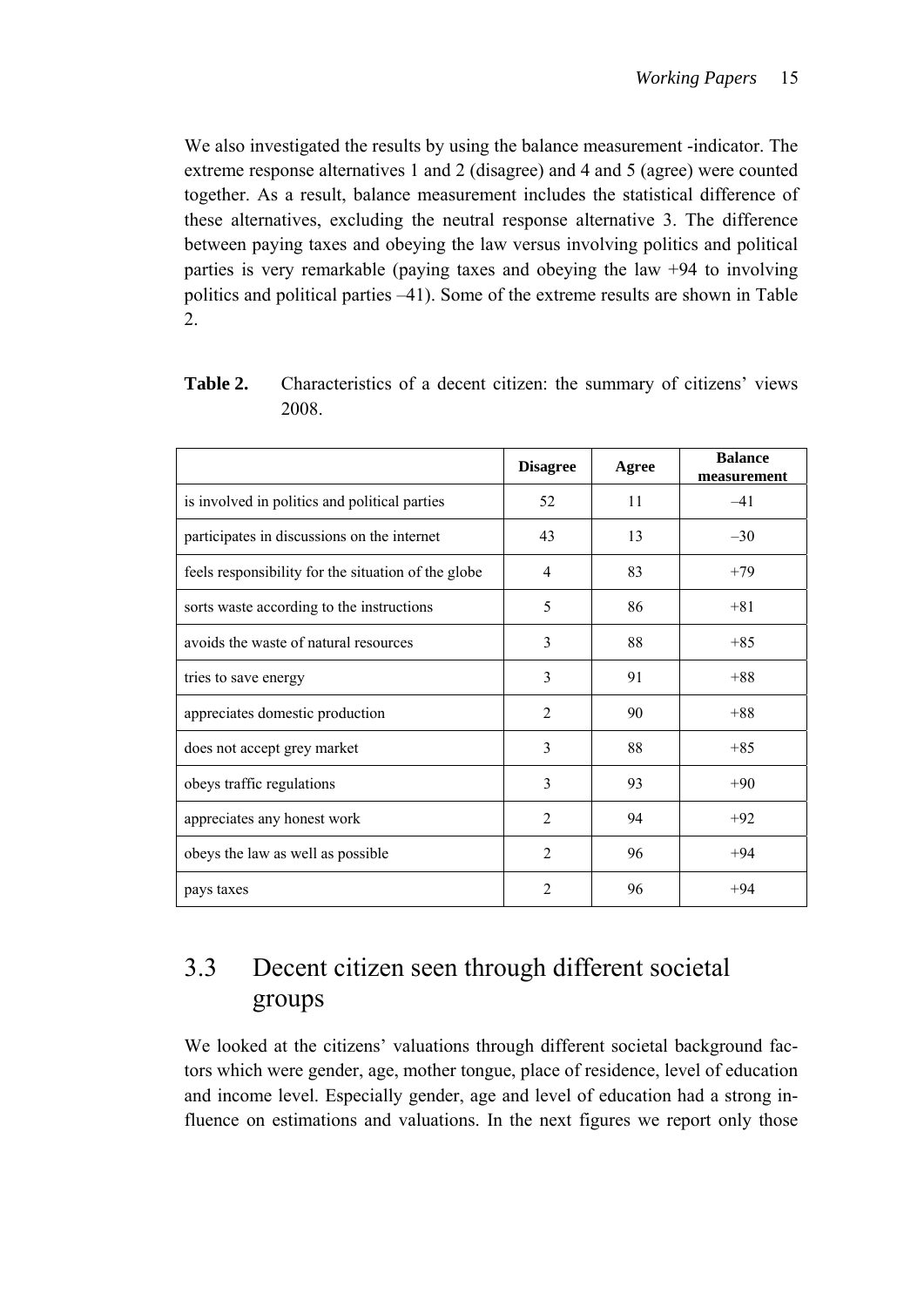items where differences between the examined groups are statistically significant.<sup>7</sup> Gender influences strongly on the estimations of the concept of a decent citizen (see Figure 2).



\*\*\*  $p \le 0,001$  very significant; \*\* 0,001 < p  $\le 0,01$  significant; \* 0,01 < p  $\le 0,05$  almost significant

Figure 2. Significant differences between genders.

1

<sup>7</sup> Mann-Whitney U -test.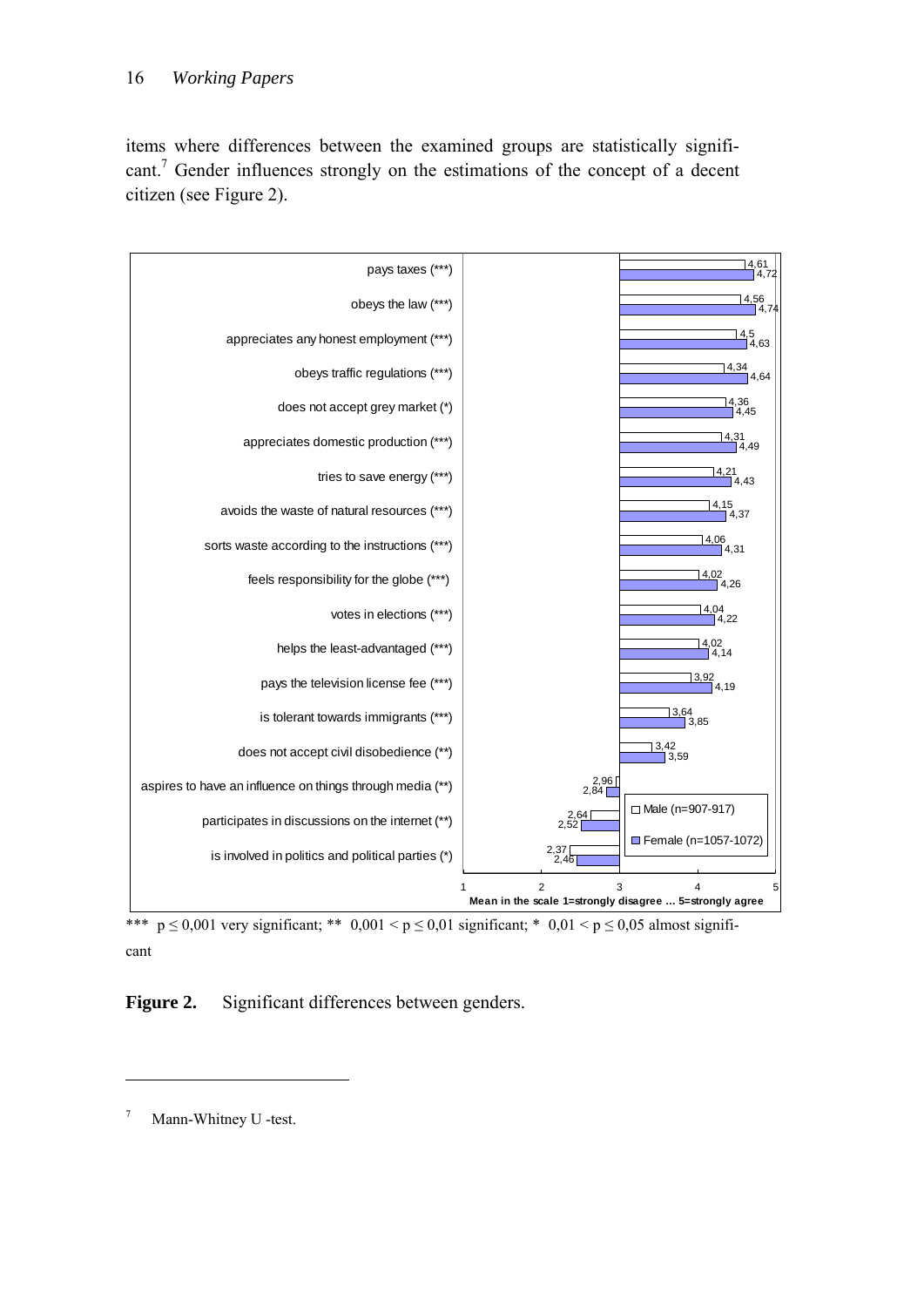Women tend to estimate both the traditional elements and modern ecological elements to be more important in the concept of a decent citizen than men. Both groups feel, for example, that paying taxes and obeying the law belong to the actions of a decent citizen but women see them as significantly more important than men. Women also emphasize voting in elections and helping the leastadvantaged.

Age also has a strong influence on what is emphasized (see Figure 3). The older generation (age 55–66 years) supports many of the asked elements than the younger generation more strongly (age 25–34 years). Especially big differences were in the attitudes of paying the television license fee, following the work of government and parliament and not accepting the grey market and civil disobedience. Age does not influence the estimations of paying taxes, which tells something about the acceptance of the welfare system on the whole. The younger generation was more skeptical about many of the asked elements, but not towards tax payments.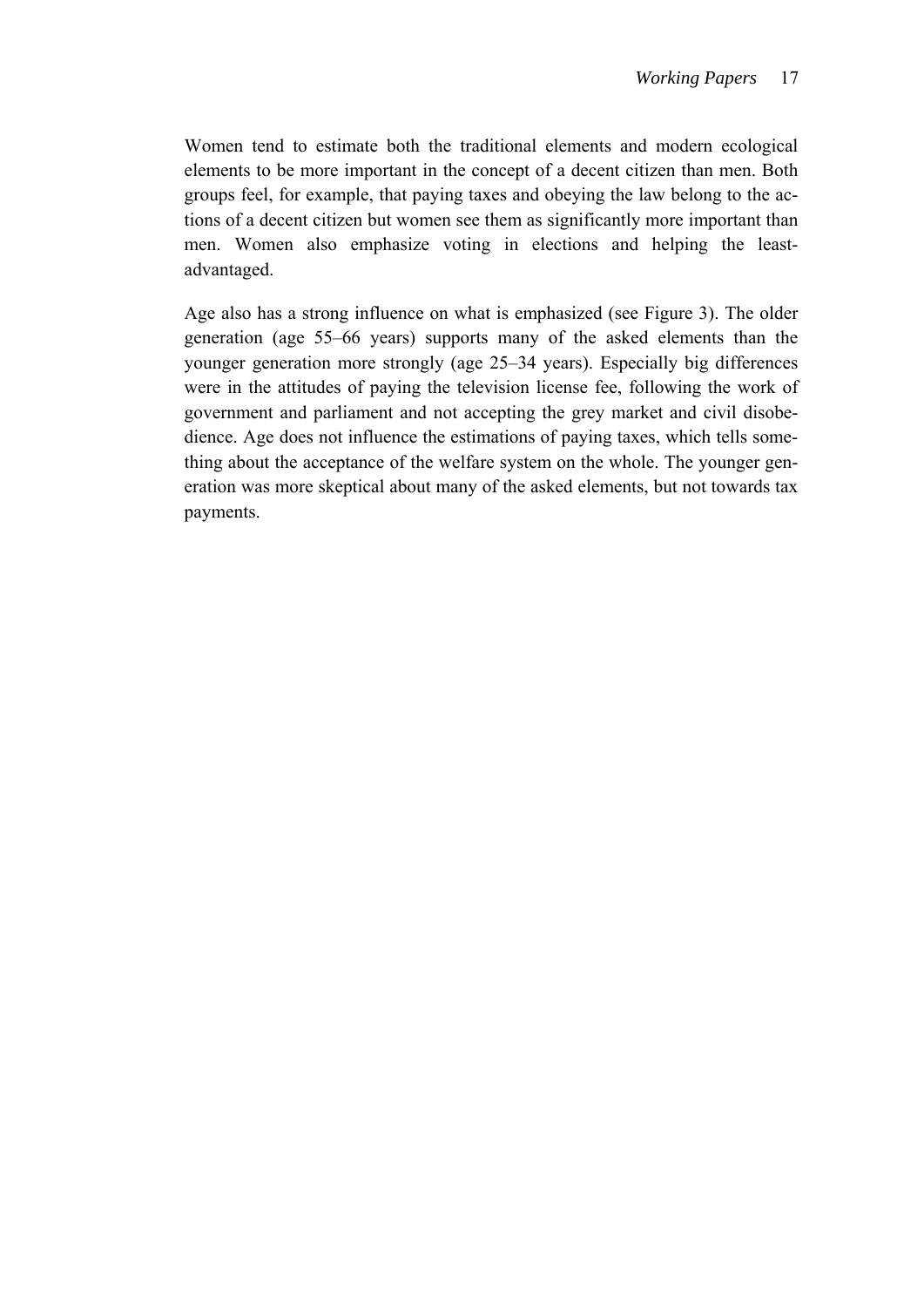

\*\*\*  $p \le 0,001$  very significant; \*\*  $0,001 \le p \le 0,01$  significant; \*  $0,01 \le p \le 0,05$  almost significant

**Figure 3.** Significant differences between generations.

The level of formal education does influence some of the asked elements (see Figure 4). The respondents with a higher level of formal education gave more statistically significant positive estimations only in the tolerance towards immigrants. Those respondents with less formal education emphasized significantly more, for example, appreciating any honest work and domestic production and obeying traffic regulations. Both groups do think that participating in social organizations and being involved in politics and political parties are not the main elements of a decent citizen. However, those respondents with less formal education had a slightly more positive attitude towards those traditional elements.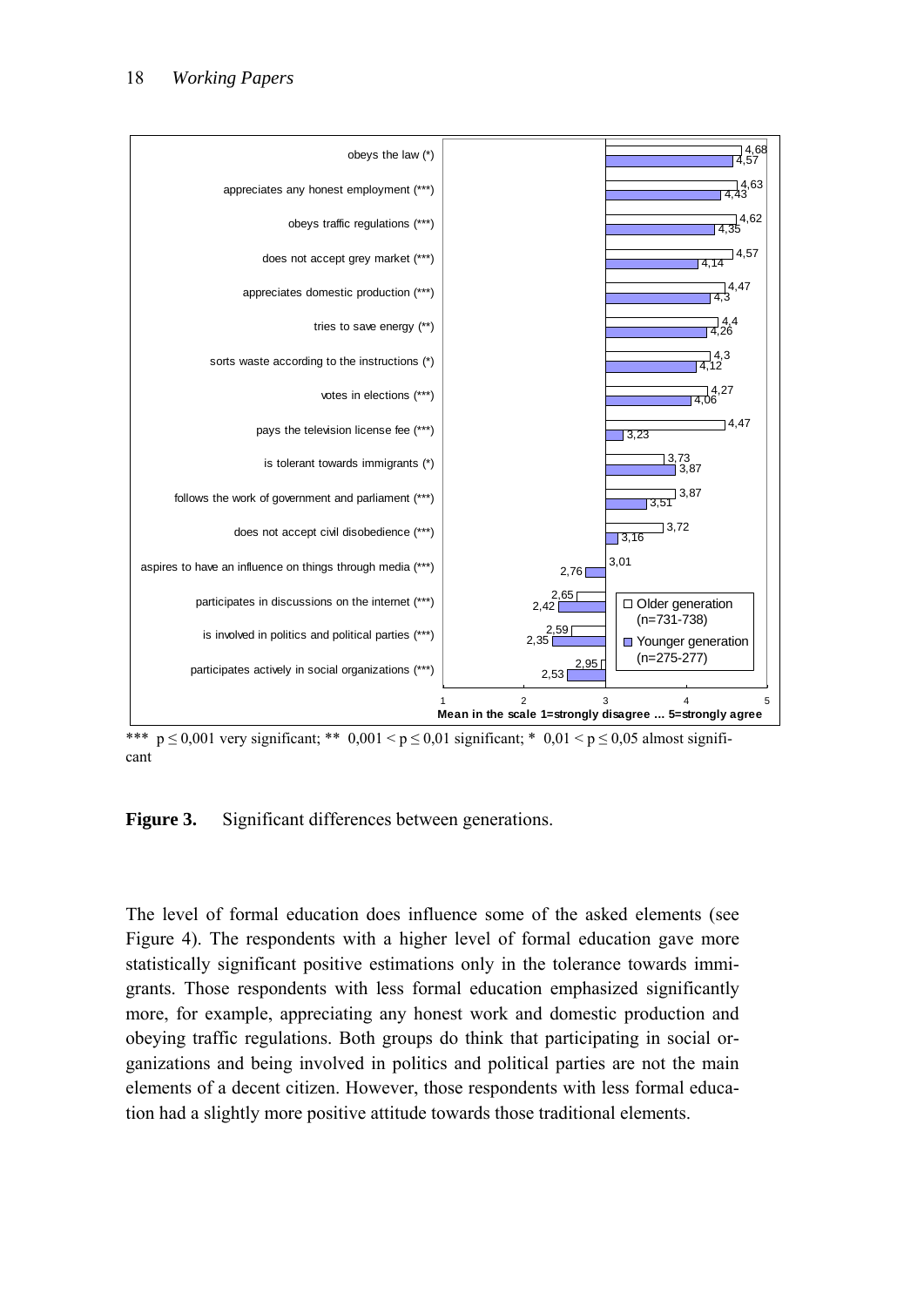

\*\*\*  $p \le 0,001$  very significant; \*\*  $0,001 \le p \le 0,01$  significant; \*  $0,01 \le p \le 0,05$  almost significant

#### **Figure 4.** Significant differences between highly and less educated citizens.

According to these three main influencing background factors, we also tested the significance of mother tongue, level of income, and place of residence. Mother tongue does influence some elements. The Finnish-speaking respondents emphasized significantly more the elements of obeying the law and traffic regulations and not accepting the grey market. On the other hand, Swedish-speaking respondents emphasized tolerance towards immigrants significantly more than the Finnish-speaking respondents.

Place of residence only influences one asked element at a statistically significant level. The respondents from southern Finland stress avoiding the waste of natural resources more than the respondents from northern Finland. Both groups, however, estimated that the ecological elements of a decent citizen are important.

At the beginning of the research we were assuming that income level is one of the main dividers of the estimations of the elements of a decent citizen. The income level does affect in some elements but surprisingly little. The lower the income,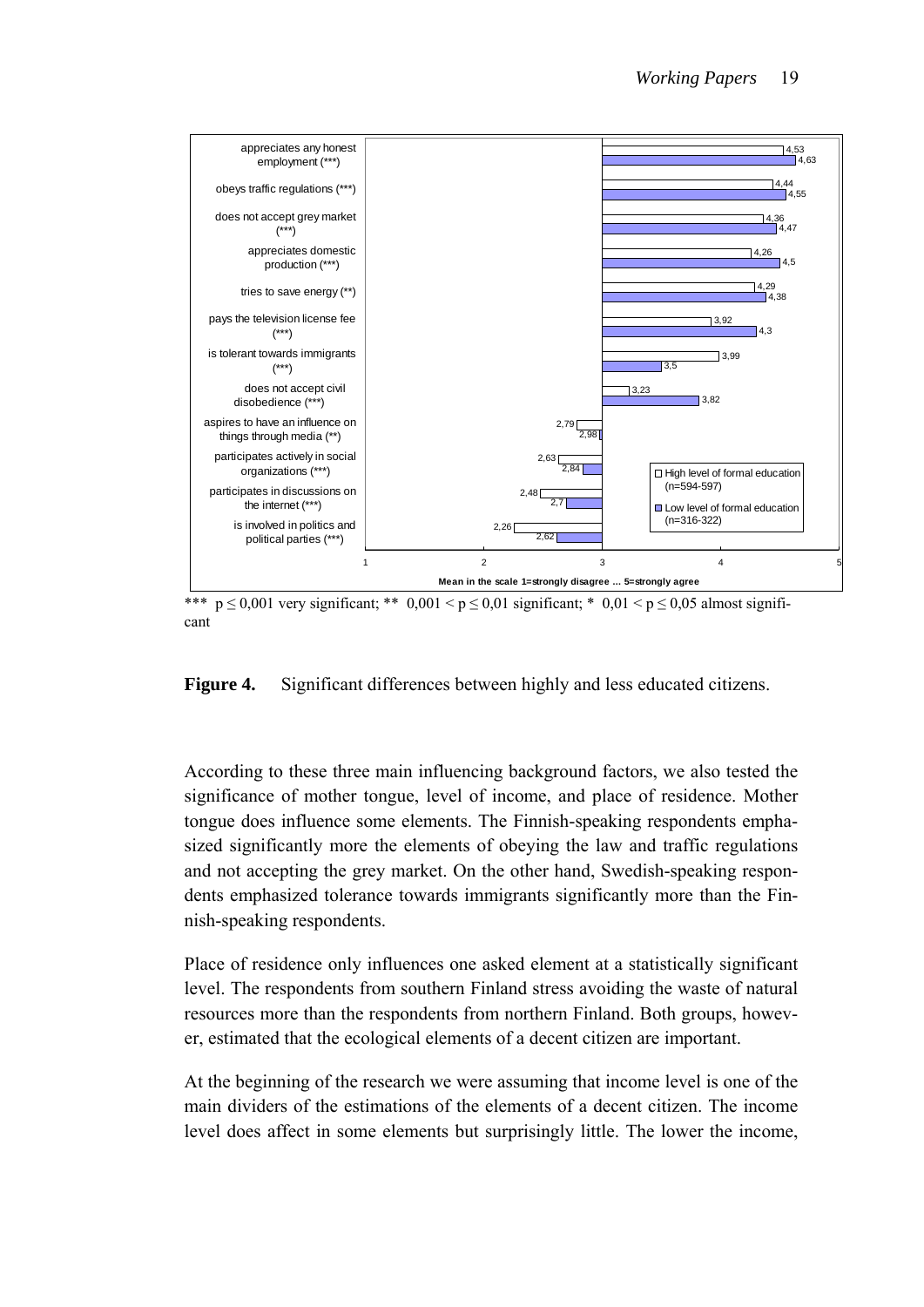#### 20 *Working Papers*

the higher are the estimations of the importance of participation in social organizations. The respondents with a higher income level emphasized the element of paying taxes, but also the respondents with lower level of income do feel it is a very important characteristic of a decent citizen.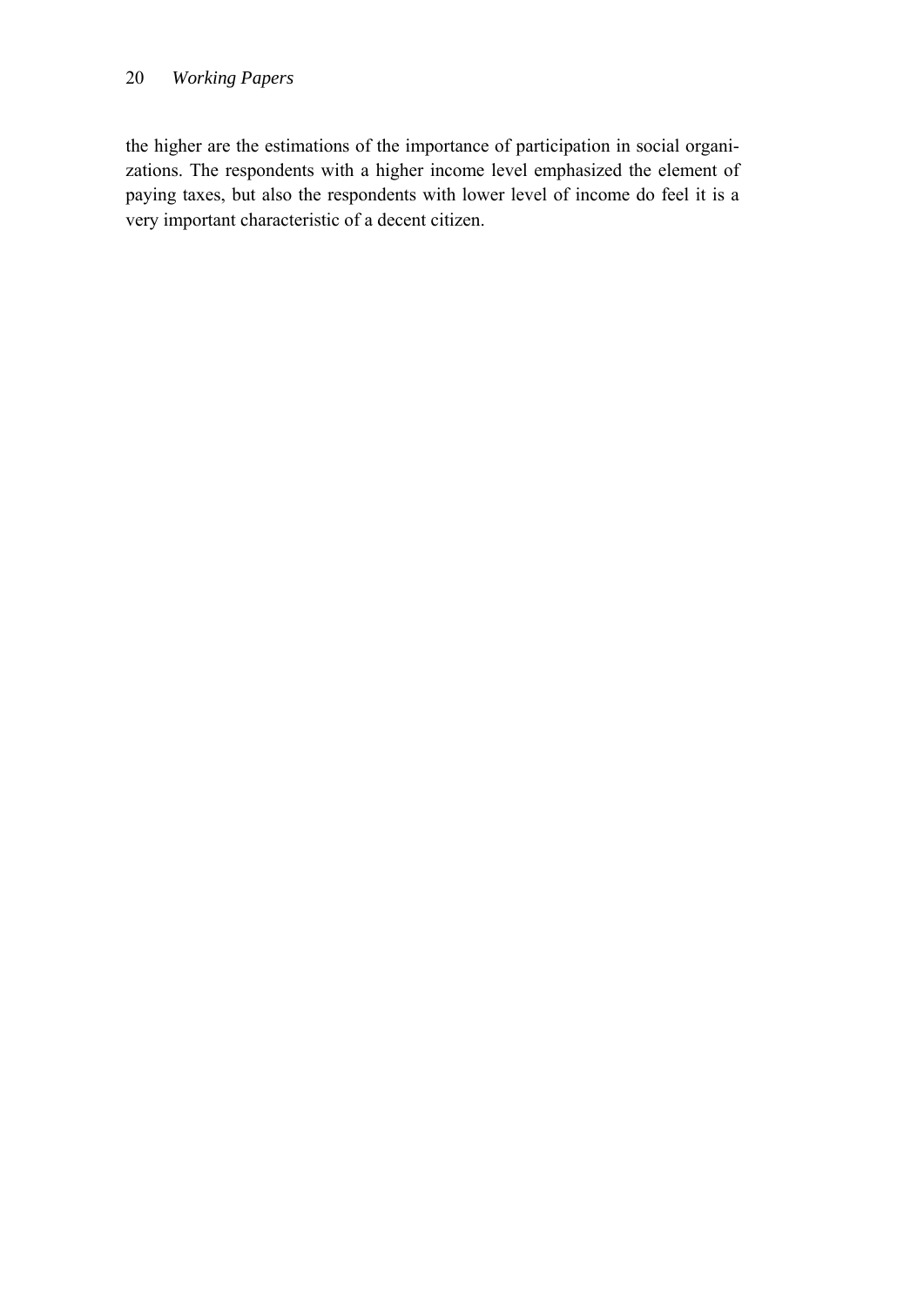# 4 CONCLUSIONS

This research is based on the large-scale citizen survey implemented in the University of Vaasa, Finland in spring 2008. The results profile the concept of a decent citizen in the eyes of the citizens themselves. The selection process of the respondents raises the validity of the results of our study. Another thing for the validity is the relatively high response rate. Even if the profile is from Finland the results can generalize, to a certain extent, all western welfare societies. However, we have to keep in mind that the profile is the ideal picture. The citizens did estimate the elements of being a decent citizen. It was not a question of how things are or how the citizens themselves fulfill the elements in their own lives.

The purpose of this article was to examine the roles of being a decent citizen as a Finnish citizen and as a social actor. The Finnish citizens are as a nationality very law-abiding people even if the trust in the legislative body (politics) and supervisory bodies (judiciary and court of justice) has decreased remarkably in the last few years (Salminen and Ikola-Norrbacka 2009). Law-abiding becomes evident when seeing the results of citizen survey 2008 where law-abiding is appreciated second in the list of the different elements of the virtues of a decent citizen. Even the following of traffic regulations is emphasized.

In Table 3 we have concluded the results concerning the background factors and different elements of the decent citizen according to citizen survey 2008.

The table shows which background factors influence different elements and to what extent. Gender is the most influential background factor. It influences all elements very or quite much. Age and level of education are also very influential background factors. They both influence all elements. In addition, age is the most influential background factor concerning political elements and elements of publicity. Mother tongue influences all the elements excluding ecological elements, but the influence is not as strong as in the case of gender, age and level of education. Income level noticeably influences only political elements and elements of publicity, and place of residence only influences ecological elements.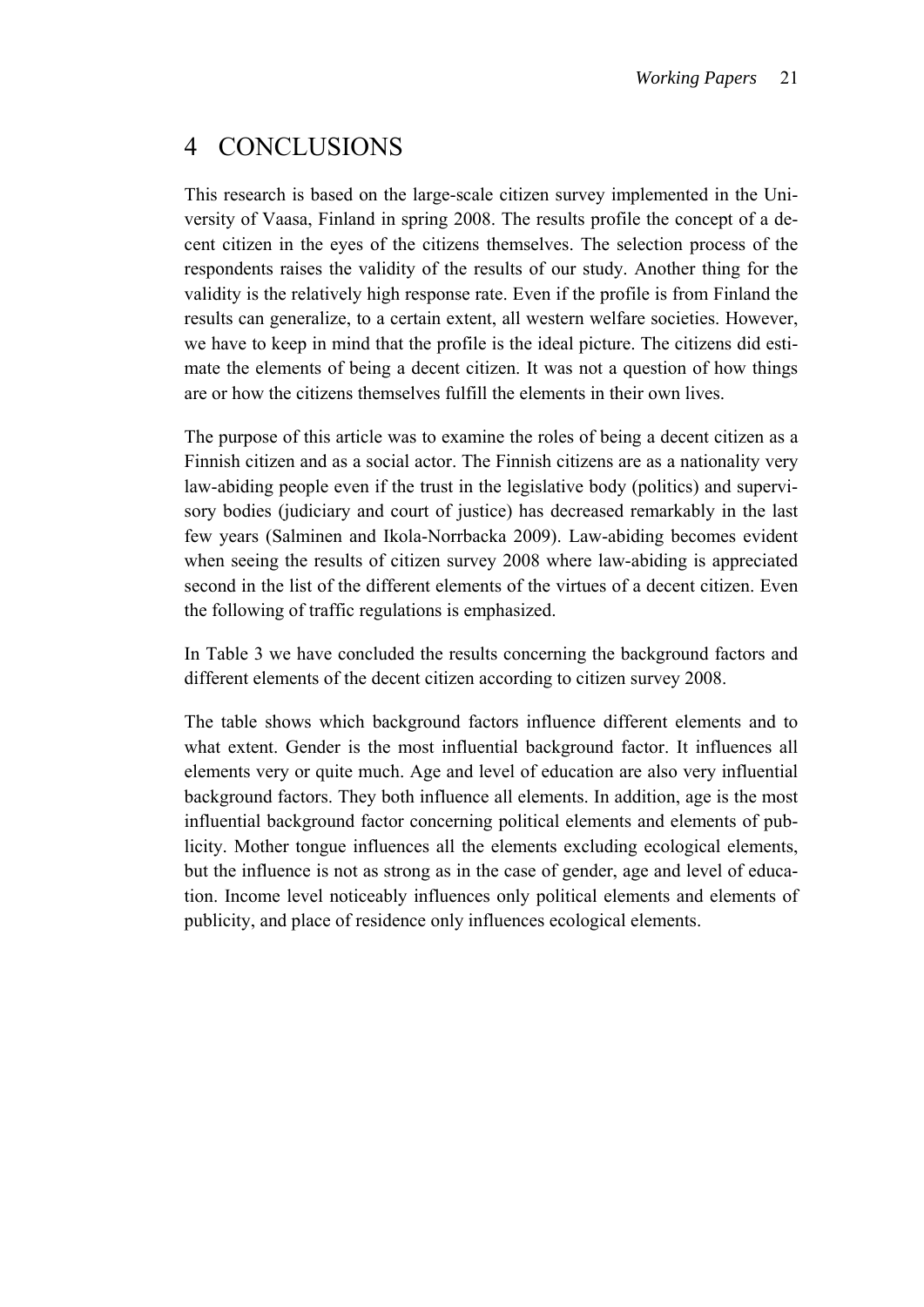|                                                  | <b>Gender</b> | Age    | Level of<br>education | <b>Mother</b><br>tongue | <b>Income</b><br>level | <b>Place of</b><br>residence |
|--------------------------------------------------|---------------|--------|-----------------------|-------------------------|------------------------|------------------------------|
| <b>Traditional</b><br>elements                   | $++$          | $++$   | $++$                  | $^{+}$                  |                        |                              |
| <b>Ecological</b><br>elements                    | $+++$         | $+$    | $^{+}$                |                         |                        | $+$                          |
| <b>Political ele-</b><br>ments                   | $++$          | $++$   | $++$                  | $^{+}$                  | $++$                   |                              |
| <b>Elements of</b><br>publicity                  | $++$          | $++$   | $++$                  | $^{+}$                  | $^{+}$                 |                              |
| <b>Elements of</b><br>social re-<br>sponsibility | $++$          | $^{+}$ | $++$                  | $++$                    |                        |                              |

Table 3. Influence of background factors on different elements of the concept of decent citizen.

 $+++$  = influences very much on nearly every part of the element

 $++$  = influences very or quite much on some or nearly every part of the element

 $+=$  influences quite much on one or two parts of the element

The public sector functions with the support of tax revenues. The well-known fact is that taxation in Finland is high. In spite of that, the statement 'A decent citizen pays taxes' gets wide support from the Finnish citizens, in all social groups under examination. It reveals something about the legitimacy of welfare services: the citizens experience the public financed welfare state with extensive services as legitimate and approve the fact that they themselves pay for keeping the system going as citizens. The results of the survey tell us about the strong belief in authority among the Finnish citizens. Devoted to the public sector, citizens are willing to diligently do their duty as citizens. Especially women appreciate the elements and virtues of traditional decent citizen higher than men.

Participating in politics is not seen as an important characteristic and duty of a decent citizen. It is possible that citizens are looking for different channels to make things better than the traditional channels like party politics and confidential post. Such new channels may be the new environmentally connected elements like recycling and concern of the situation of the globe.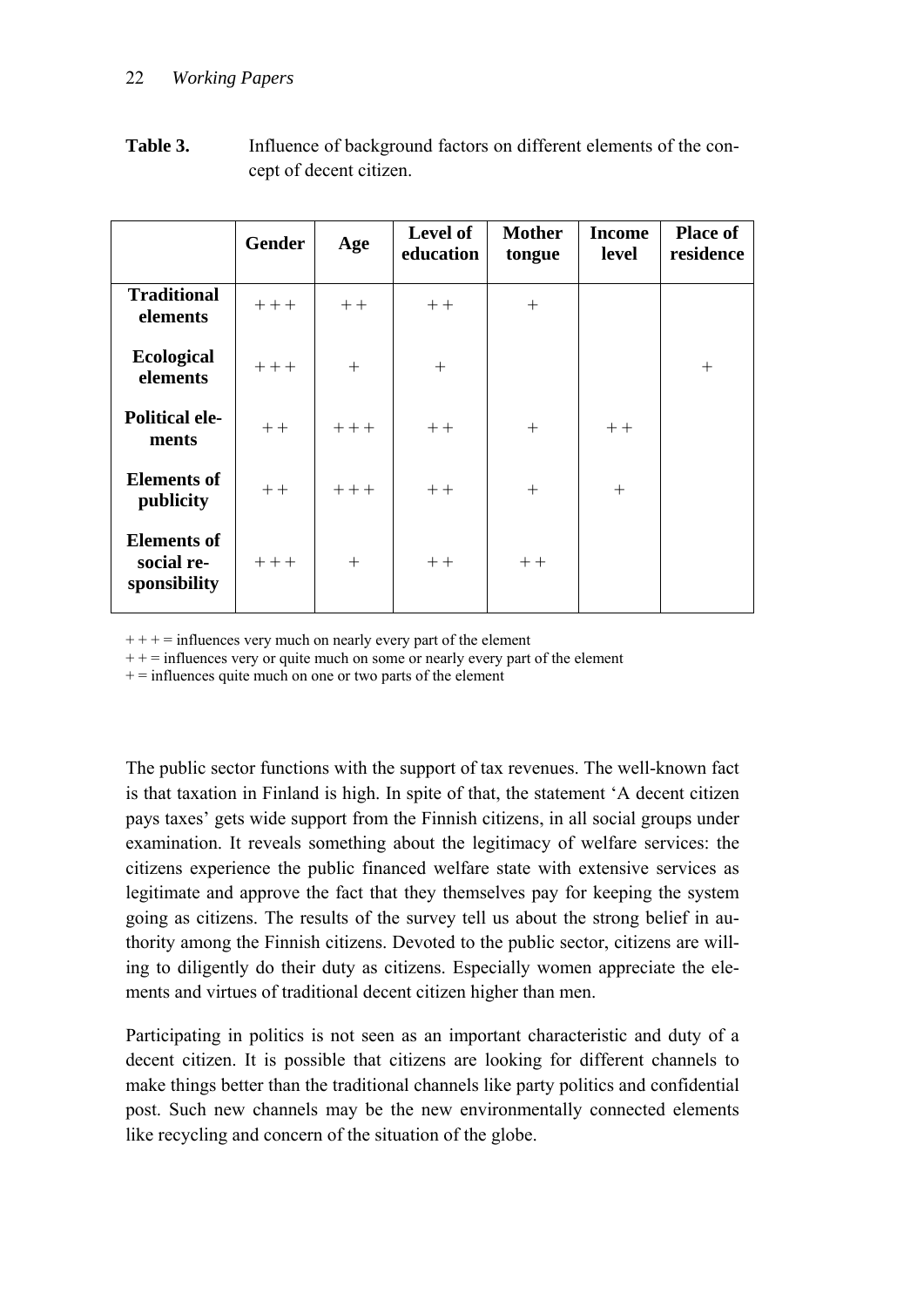The decent citizen has the spirit of ecology with real actions of doing things with more concern. This came up strongly in the estimations of citizens. We believe the trend will only strengthen in the future. It can already be seen that day-nursery and schools have taken environmental values to the syllabi which will emphasize the ecological elements of being a decent citizen. It would be interesting to research the opinions of young people about the same topic.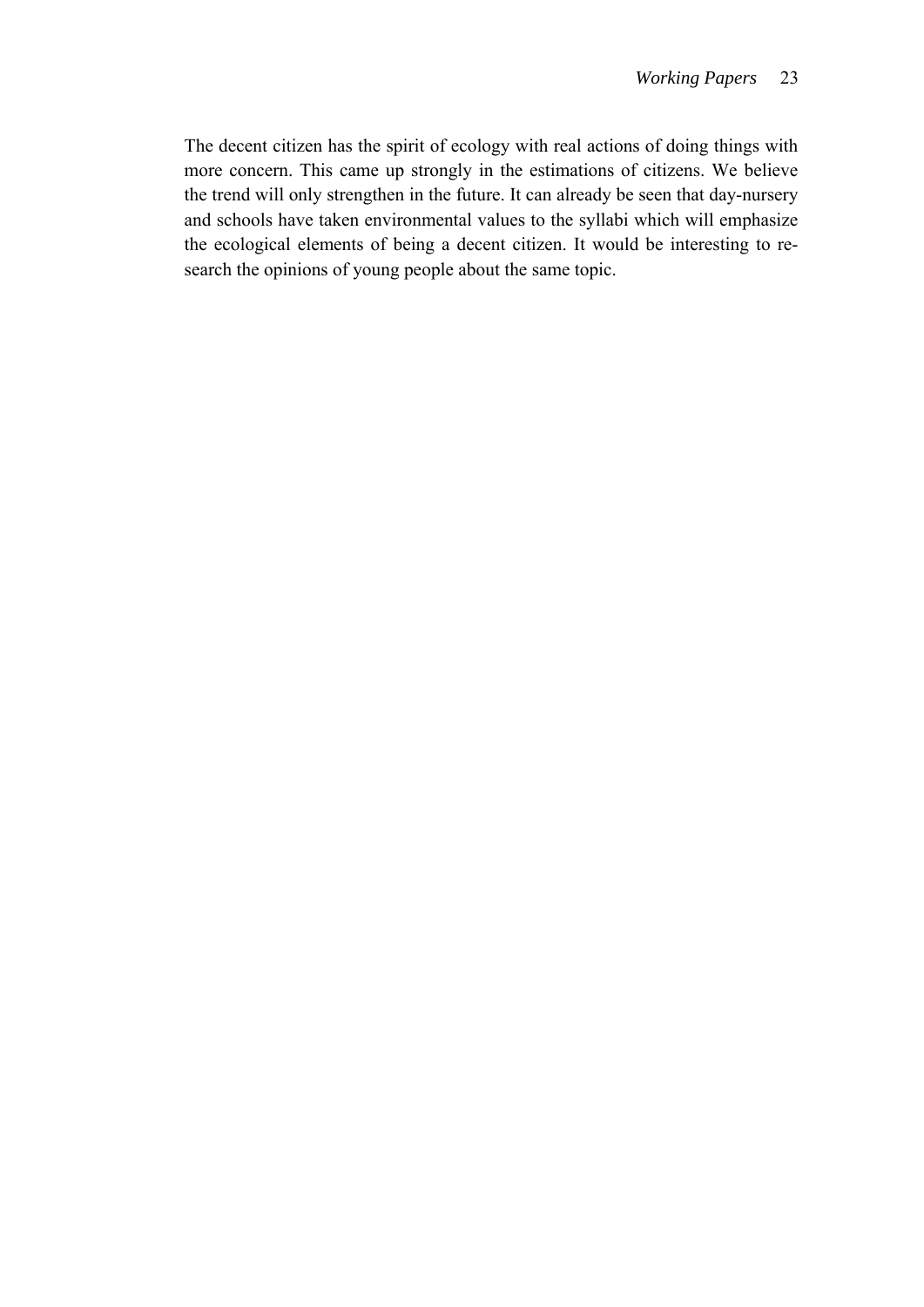### REFERENCES

Andersen, J. G. & Hoff, J (2001). *Democracy and Citizenship in Scandinavia.* Hampshire: Palgrave MacMillan.

Aristotle (1989). *Aristoteles VII. Nikomakhoksen etiikka* [Nicomachean Ethics]. Suomentanut ja selitykset laatinut Simo Knuutila [Translated into Finnish and Explanations by Simo Knuutila]. Helsinki: Gaudeamus.

Arola, P. (2003). *Tavoitteena kunnon kansalainen*: Koulun kansalaiskasvatuksen päämäärät eduskunnan keskusteluissa 1917–1924 [Decent Citizen as a Target: The Ambitions of School's Civic Education in the Discussion of Parliament in 1917–1924]. Helsinki: Helsingin yliopisto.

Borg, S. (ed.) (2006). *Käsitykset kansalaisuudesta ja omista vaikuttamismahdollisuuksista* [Conceptions of Citizenship and Own Possibilities to Influence]. Suomen demokratiaindikaattorit [Finnish Indicator for Democracy]. Helsinki: Oikeusministeriö, 115–125.

Bruce, W. (ed.) (2001). *Classics of Administrative Ethics*. Boulder: Westview Press.

Cleaver, E. & Nelson, J. (2006). Active Citizenship: From Policy to Practice. *Education Journal Issue* 98, 34–37.

Close, P. (1995). *Citizenship, Europe and Change*. London: MacMillan Press ltd.

Cooper, T. L. (ed.) (2001). *Handbook of Administrative Ethics*. New York: Marcel Dekker.

Cooper, T. L., Bryer T. A. & Meek, J. W. (2006). Citizen-Centered Collaborative Public Management. *Public Administration Review* 66: 1, 76–89.

Frederickson, H. G. & Walling, J. D. (2001). Research and Knowledge in Administrative Ethics. In Cooper, T. L. (ed.). *Handbook of Administrative Ethics.*  New York: Marcel Dekker, 37–58.

Frericks, P., Maier, R. & de Graaf, W. (2009). Toward a Neoliberal Europe?: Pension Reforms and Transformed Citizenship. *Administration & Society* 41: 2, 135–157.

Heikkilä, T. (2008). *Tilastollinen tutkimus* [Statistical Research]. Helsinki: Edita.

Hoffman, J. (2004). *Citizenship Beyond the State*. London: Sage Publications.

Häyry, M. (2002). *Hyvä elämä ja oikea käytös: Historiallinen johdatus moraalifilosofiaan* [Good Life and Correct Behaviour: Historical Guidance to Moral Philosophy]. Helsinki: Yliopistopaino.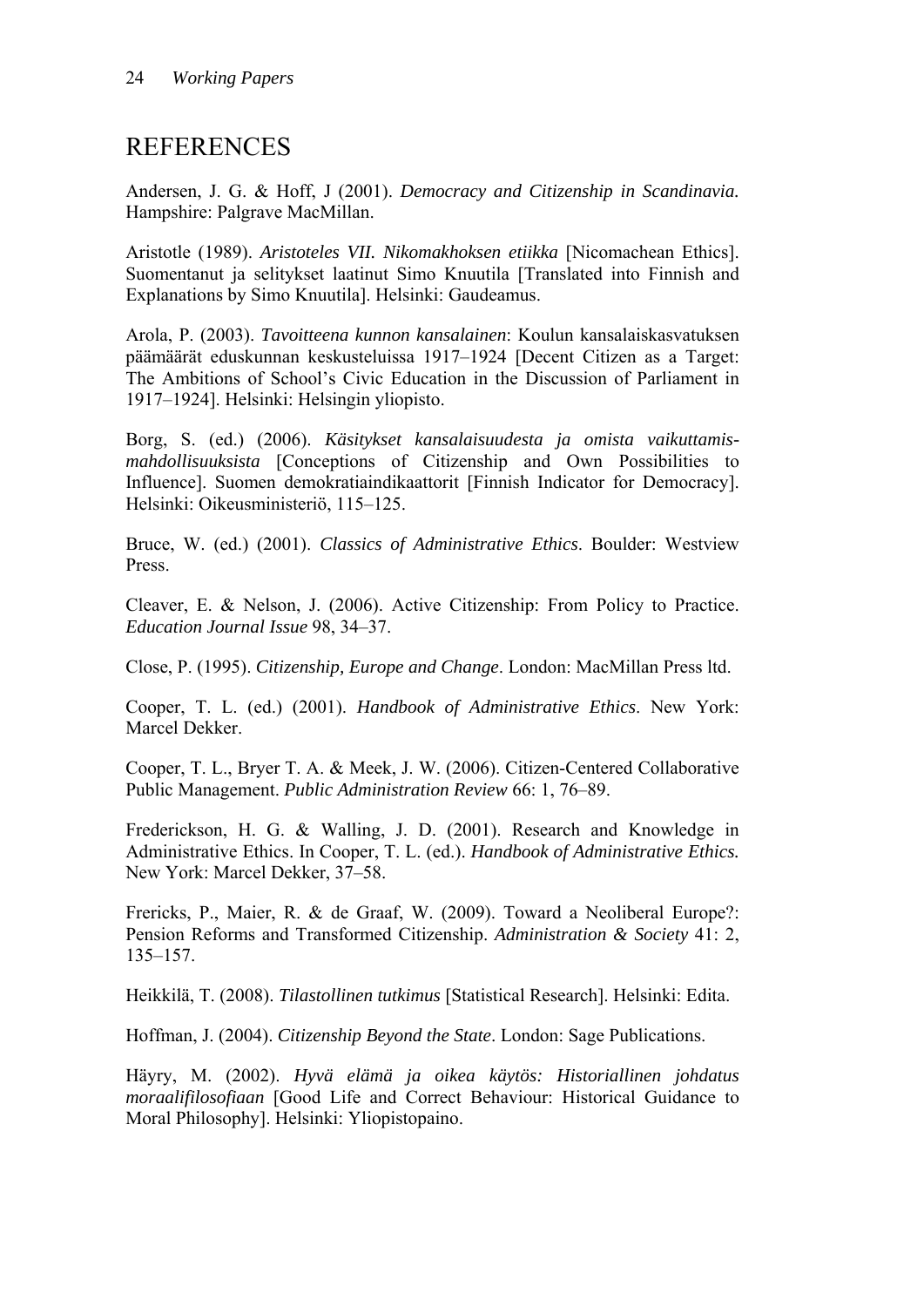Korsgaard, O. (2001). Why has Citizenship Become such a Vogue Word? In Korsgaard, O., Walters, S. & Andersen, R. (eds). *Learning for Democratic Citizenship.* Association for World Education and the Danish University of Education. Copenhagen: Walters & Andersen, 9–15.

Laitinen, M. & Nurmi K. E. (2002). *Biographical Observations on Active Citizenship Learning in Finland*. Helsinki: Helsingin yliopisto.

Marshall, T. H. (1964). *Class, Citizenship, and Social Development*. Westport, Connecticut: Greenwood Press.

Metsämuuronen, J. (2006). *Tutkimuksen tekemisen perusteet ihmistieteissä* [Bases of Doing Research in Anthropology]. Jyväskylä: International Methelp Ky.

Niemi, K. (2007). Kansalaiskasvatus osana suomalaisten nuorisoliikkeiden varhaisvaiheiden eetosta ja toimintaa [Civic Education as a Part of Ethos and Action of the Finnish Youth Movements' Early Stages]. In Nivala, E. & Saastamoinen, M. (eds). *Nuorisokasvatuksen teoria – Perusteita ja puheenvuoroja* [The Theory of the Youth Education – Bases and Addresses]. Nuorisotutkimusseura, Nuorisotutkimusverkosto, Julkaisuja 73. Tampere: Tampereen yliopistopaino Oy, 64–92.

Nivala, E. (2006). Kunnon kansalainen yhteiskunnan kasvatuksellisena ihanteena [Decent Citizen as a Society's Educational Ideal]. In Kurki, L. & Nivala, E. (eds). *Hyvä ihminen ja kunnon kansalainen: Johdatus kansalaisuuden sosiaalipedagogiikkaan* [Good Individual and Decent Citizen: Guidance to Social Pedagogics of Citizenship]. Tampere University Press, 25–114.

Nivala, E. (2007). Kansalaisuus nuorisokasvatuksen teorian jäsentäjänä [Citizenship as an Analyzer of Youth Education's Theory]. In Nivala, E. & Saastamoinen, M. (eds). *Nuorisokasvatuksen teoria – Perusteita ja puheenvuoroja* [The theory of the Youth Education – Bases and Addresses]. Nuorisotutkimusseura, Nuorisotutkimusverkosto, Julkaisuja 73. Tampere: Tampereen yliopistopaino oy, 93–132.

Oinonen, E., Blom, R. & Melin, H. (2005). *Onni on olla suomalainen: Kansallinen identiteetti ja kansalaisuus* [It is Fortunate to be Finn: Ethnical Identity and Citizenship]. Raportti ISSP 2003 ja 2004 Suomen aineistoista. Tampere: Tampereen yliopisto.

Ollila, M-R. (1997). *Moraalin tuolla puolen* [The Other Side of Morality]. Juva: WSOY.

Paloheimo, H. (2005). Poliittinen osallistuminen ja demokratia [Political Participation and Democracy]. *Kunnallistieteellinen aikakauskirja* 33: 2, 126– 130.